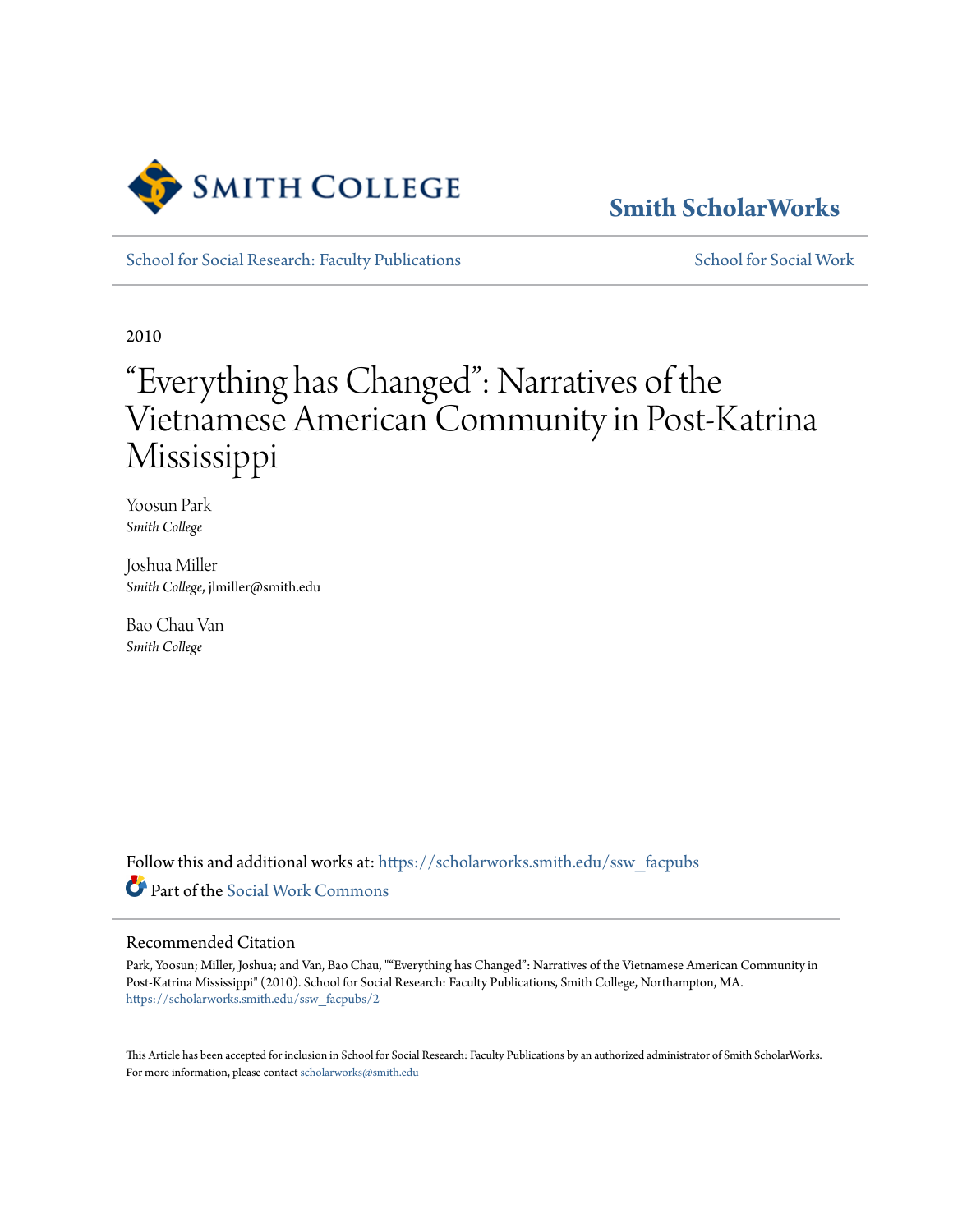### "Everything has Changed": Narratives of the Vietnamese American community in Post-Katrina Mississippi

YOOSUN PARK

Joshua Miller

#### B<sub>AO</sub> Chau Van

#### Smith College School for Social Work

*In this qualitative study of the Vietnamese American community of Biloxi, Mississippi, conducted three years after Katrina, we attended not only to individual experiences but to the relationship of individuals to their collective and social worlds. The interlocked relationship of individual and collective loss and recovery are clearly demonstrated in respondents' narratives. The neighborhood and community of Little Saigon was significant not only as a symbolic source of identity but as a protected and familiar space of residence, livelihood, and social connections. The post-Katrina changes in the neighborhood are, in multiple ways, changing participants' experience of and relationship to their community.* 

Key words: *Vietnamese Americans, community, collective loss and recovery, social ecology, phenomenology, resilience, psychosocial capacity building, place*

Much has been written about the devastating impact of Hurricane Katrina, the 2005 storm and the repercussions that Journal of Sociology & Social Welfare, September 2010, Volume XXXVII, Number 3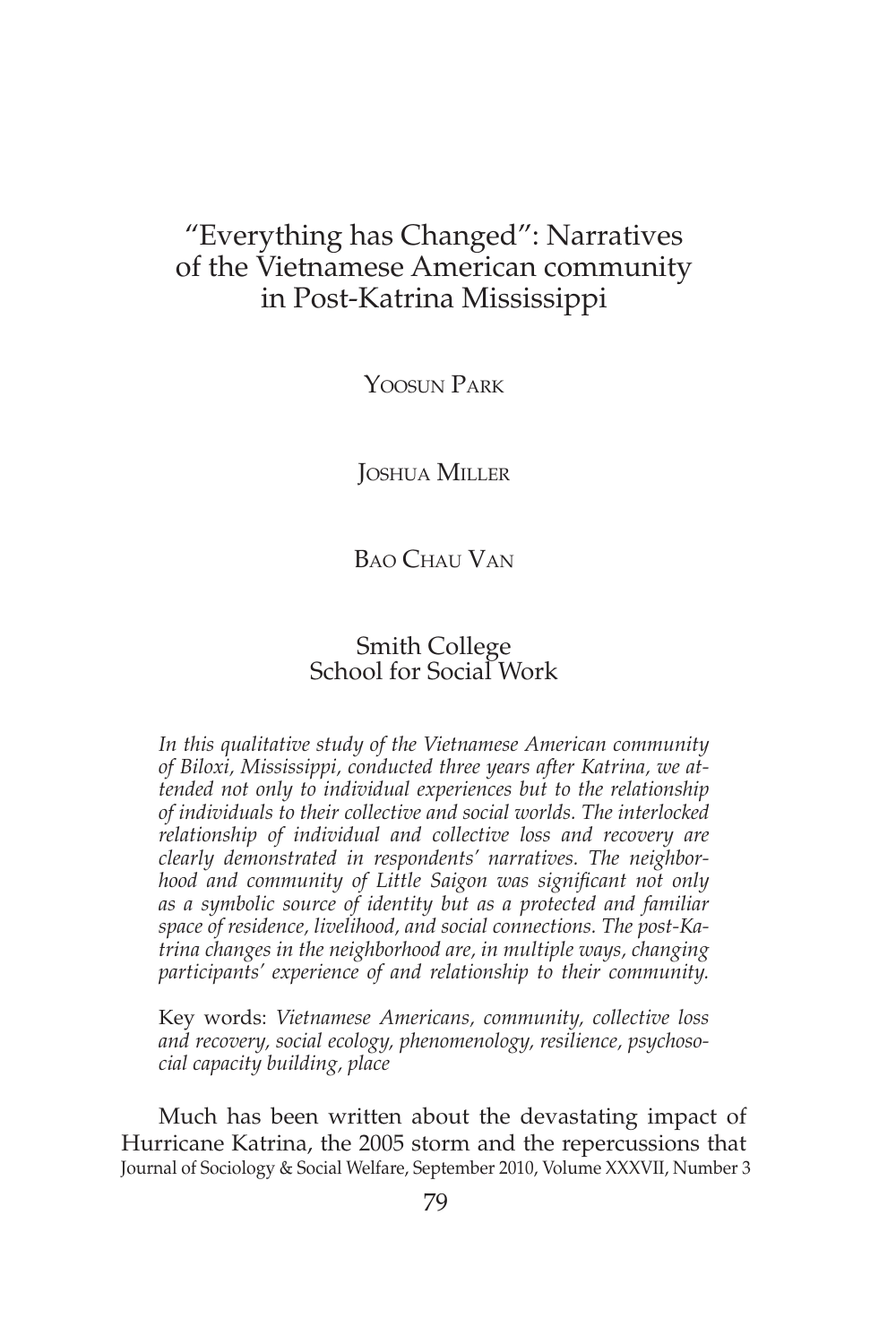affected as many as 10 million people, and resulted in approximately 1,200 fatalities (Kao, 2006). Media and scholarly attention have not, however, been applied evenly across the storm-affected areas (Li et al., 2008); the differential impact of the storm in the various micro-communities within cities and townships has not been sufficiently examined. One significant gap is the lack of attention to immigrant populations affected by the storm. In the popular media, there was a near "complete absence of coverage and discussion of Hispanic and Asian American residents of the area, who are also disproportionately poor and many of whom lacked English skills to navigate the little help available to residents" (Kao, 2006, p. 223). Even among the proliferation of post-Katrina scholarship focused on the issues of race, inequality, and minority populations (Bates & Swan, 2007; Elliott & Pais, 2006; Frymer, Strolovitch, & Warren, 2005; Henkel, Dovidio, & Gaertner, 2006; Sommers, Apfelbaum, Dukes, Toosi, & Wang, 2006; The Brookings Institution Metropolitan Policy Program, 2005), scant attention has been paid to the numerically small but vital immigrant communities affected by the storm. In this paper, we focus on one such population: the Vietnamese American community of Biloxi, Mississippi, centered in the Little Saigon neighborhood of East Biloxi. To our best knowledge, this study represents the first scholarly effort focused on this community.

Katrina struck Mississippi on the morning of August 29, with devastating results (Sloan, 2008). One of the hardest hit areas was Little Saigon, located in "The Point" section of Biloxi, a peninsula adjacent to the ocean and the Back Bay, a salt water lagoon. The largely residential neighborhood supported many Vietnamese-owned or -operated restaurants, groceries, nail salons and other such small businesses which served Vietnamese Americans and others living in the greater Biloxi metropolitan area.

The 2000 Census tallied 1,717 Vietnamese Americans (892 foreign born) in the city of Biloxi, comprising 3 percent of the total population of 50,644 (U.S. Census Bureau, 2000). Prior to Katrina, Little Saigon was a small but vibrant ethnic enclave, begun by a handful of refugees recruited by local seafood processing plants (Arden, 1981), and built over more than three decades of slow accretion of people and resources. It was a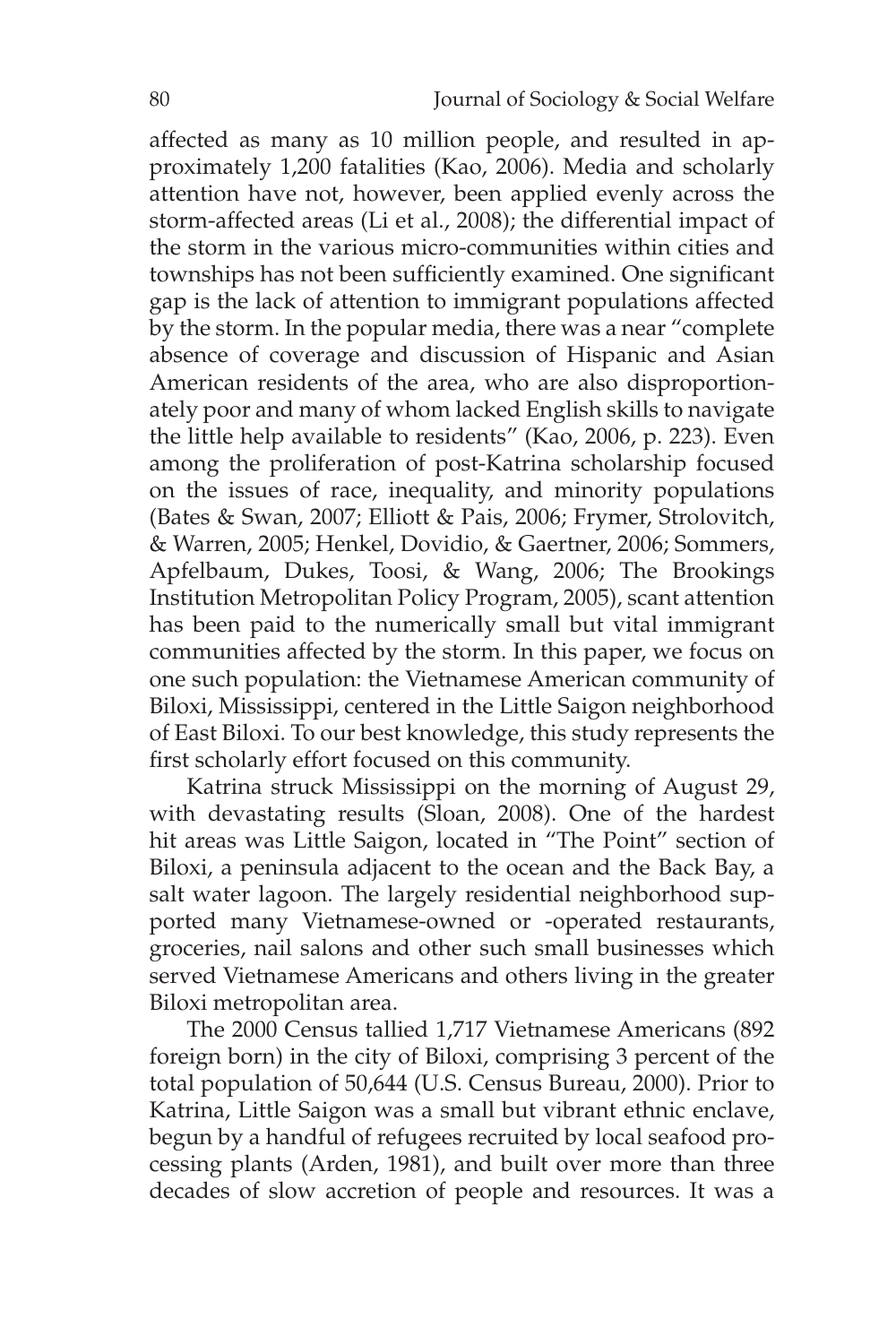small, linguistically and culturally contained, and therefore necessarily close-knit, island of co-ethnics carved out in the midst of a sometimes hostile environment (Arden, 1981). The community was comprised in large part of "boat people," whose flight from the war and the repressive communist regime were fraught with privations and dangers (Starr, 1981). They had endured long stays in refugee camps awaiting resettlement, and suffered longer years of separation from family left behind. In the scattered host communities in which they were originally settled throughout the U.S., Vietnamese Americans often experienced hostility, as well as cultural, social, and linguistic isolation, and economic hardship. Biloxi's Little Saigon developed, in large part, through the secondary and tertiary migration of refugees seeking a better place to settle.

There is great socio-economic diversity among Vietnamese Americans. But those in Biloxi were, overall, some of the poorest residents of the city, with a median household income of \$25,903, compared to the median household income of \$25,922 for African Americans, and a total city median of \$34,106 (U.S. Census, 2000). East Biloxi, in which Little Saigon is located, had "lower levels of educational attainment and incomes, higher poverty rates, and a higher proportion of Biloxi's minority racial/ethnic groups, especially African American and Asian, primarily Vietnamese" (Kleiner, Green, & Nylander, III, 2007, p. 160). Sixty-five percent of Vietnamese Americans in the U.S. report that they do not speak English very well, and 44% are classified as linguistically isolated (VanLandingham, Norris, Vu, & Fu, 2007 ).

#### Methodology

Our study was guided by two frameworks that highlight "the dynamic relations between people and their surroundings" (Stokols, 2000, p. 129): the social ecology conceptualization of disaster and the philosophical approach to disaster recovery known as psychosocial capacity building (PCB). Viewed through the lens of social ecology, disasters, including those constructed as "natural" ones, occur within a complex sociopolitical terrain. A community's economic, political, social, and cultural profile determines not only the specific ways in which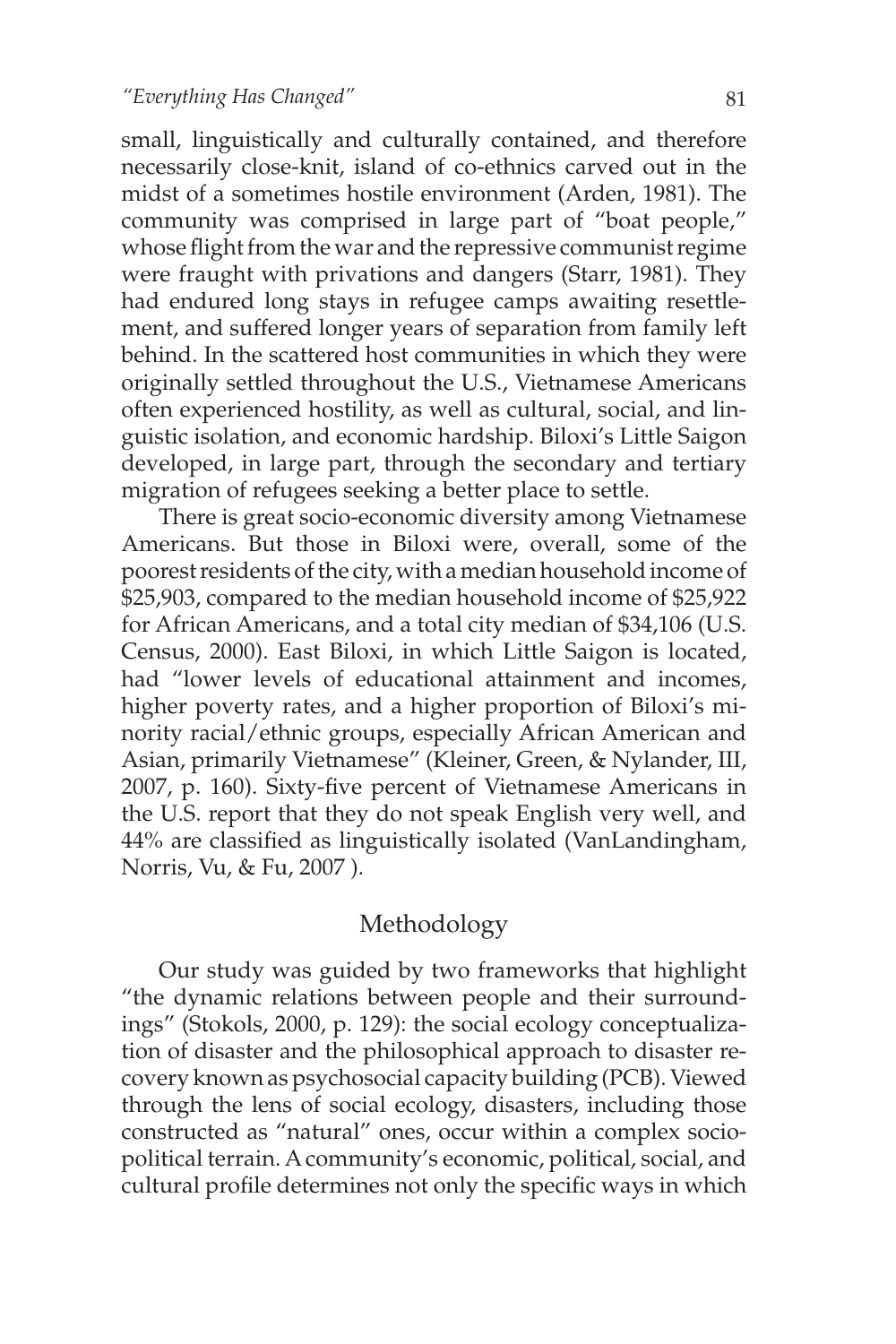a disaster affects it, but shape the ways in which its members make sense of, react to, and recover from the disaster (Park & Miller, 2006). A community's profile is, moreover, historyspecific. A disaster narrative cannot be separated from that of the larger history of the community and must, therefore, be considered from a wider temporal frame than traditional narratives which locate a disaster's beginnings at the event itself.

A social ecology perspective is embedded in psychosocial capacity building (PCB) approaches to disaster recovery. PCB works in counterpoint to the dominant Western conceptualizations of disasters which focuses on the individual as the locus of investigation and intervention (Halpern & Tramontin, 2007; Ritchie, Watson, & Friedman, 2006; Rosenfeld, Caye, Ayalon, & Lahad, 2005). This symptomology-dependent model, sometime referred to as "disaster mental health," emphasizes stress and trauma reactions (Summerfield, 2004); talk therapy and counseling are its main intervention modalities. PCB emerged out of a growing critique of the disaster mental health approach (Ager, 1997; Kleinman & Cohen, 1997; Miller, In press; Strang & Ager, 2003; Summerfield, 1995, 2000; Wessells, 1999; Wessells & Monteiro, 2006; Weyerman, 2007; Wickramage, 2006) as an incomplete, culture-bound vision which assumes the universality of psychological reactions, meanings, and significance (Summerfield, 2004). PCB foregrounds the collective (e.g., social group, community) as well as the individual as the locus of investigation and intervention. While PCB acknowledges the importance of attending to individual psychological sequelae, it insists that the impact of disasters and recovery from disasters cannot be measured by calculating only individual loss and gain (Farwell & Cole, 2002; Kaniasty & Norris, 1999; Landau & Saul, 2004; Miller, In press). It locates individual experiences, in other words, within the context of social, economic, political, cultural, and historical forces and understands that there is a collective dimension to disasters and recovery within which individuals suffer and recoup.

In line with this framework, we used a phenomenological interview strategy (Seidman, 1991), a way of exploring respondents' subjective experiences and the particular meaning that respondents made of their experiences. To acknowledge the importance of not only the event, but the socio-historical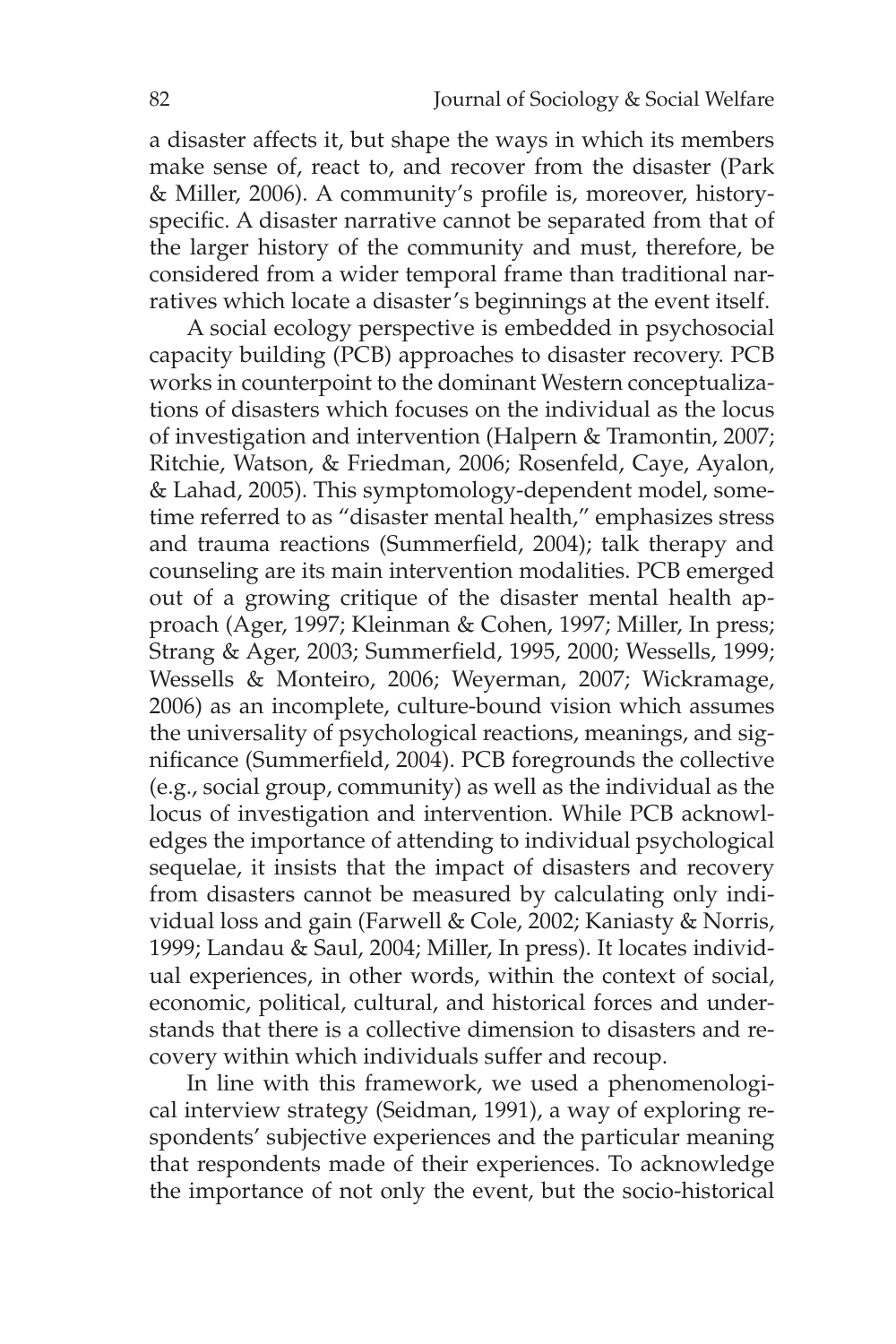context of the event, we framed the interviews to elicit responses about: (1) life before Katrina; (2) experiences during and immediately after Katrina; and (3) the impact and the meaning of Katrina in current life and on future aspirations. In our analysis, we attended not only to individual experiences but also to individuals' perceptions of and relationships to their collective and social worlds.

The narrative data were collected through interviews conducted in Little Saigon in May, 2008. Twenty-five community members, aged 29–70 years, participated in the study: nine were interviewed individually (five males and four females), and sixteen in five groups (three male and two female groups). The participants were recruited through key community institutions: The Boat People SOS (BPSOS), Chau Van Duc Buddhist Temple, and the Catholic Church of the Vietnamese Martyrs. BPSOS, a private not-for-profit organization that administers domestic programs for Vietnamese refugees and immigrants in the U.S., established a Biloxi office in response to the storm. The Temple and the Church, which stand adjacent in the center of the neighborhood, were bulwarks of the community, serving not only as religious institutions but the social and civic centers of the Vietnamese American community in the Biloxi metropolitan area. Both functioned during the hurricane and the days immediately following as refuge for the displaced and as staging grounds for the distribution of aid and information.

We employed two recruitment strategies. First, we distributed recruitment flyers and informed consent forms through key contacts at the three organizations. Second, upon the advice of those contacts who advised that an informal, personal approach to recruitment was both necessary and appropriate for the community, we also recruited participants in person, at community gatherings. At the Temple, we were introduced to the community whom we joined for tea, lunch, and mediation sessions. We introduced and explained the study during these informal events. Interested community members were screened and interviewed in the following two days. A similar process occurred at the Catholic church. Participants opted for either individual or group interviews which took place in four locations: The BPSOS offices, the Temple, the Church, and the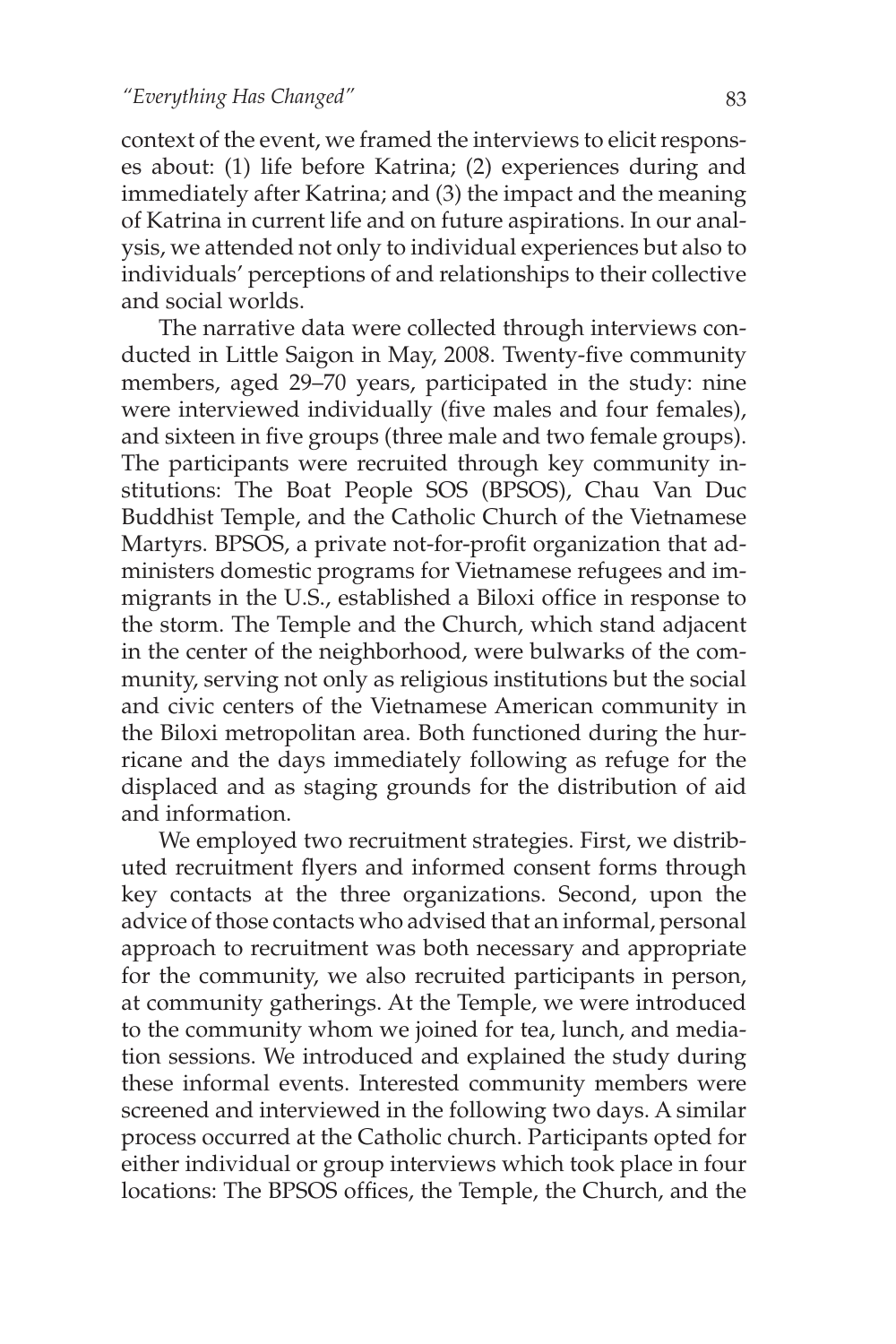nearby marina. The interviews were conducted in Vietnamese or English depending on the preference of the participant(s). All sessions were audio-recorded, transcribed, and translated into English if conducted in Vietnamese.

#### Before the Storm

*"And, living here … I feel that there is a sense of community."*

Despite the common tendency to think of immigrants, particularly limited-English speakers, as perpetual new arrivals, many members of Little Saigon's community had long roots in Biloxi.

I've been [in Biloxi] so long, I really like it here … I go visit different places already. I go Texas, I go California. I like there but … I don't know why it seems like this is home. So I feel like that I grow up in USA more than in Vietnam … Vietnam only 21 years and here almost 40 years.

As has been noted about New Orleans' Vietnamese Americans, the community members' "profound attachment to place" has "contributed to the strong community identity" (Airriess, Li, Leong, Chen, & Keith, 2007, p. 1344). As one participant explained:

People here tend to have a relationship with their community than other bigger states. This may be because they live quite far apart—not close— whereas we tend to huddle in one place here. So when there is trouble we are able to help and support each other. The people in this community live peacefully with one another.

 Several respondents explained their attachment to their community as well as their initial attraction to it, by likening life in Biloxi to that in a remembered Vietnam: "Because it was easy to live here before [Katrina]. The life style here was very similar to that of Vietnam's … Life was simple here." A woman who lived for a time in a northern state explained that she returned to Biloxi "because it was so cold I cannot live there … I find that the climate here much more suitable. It is very similar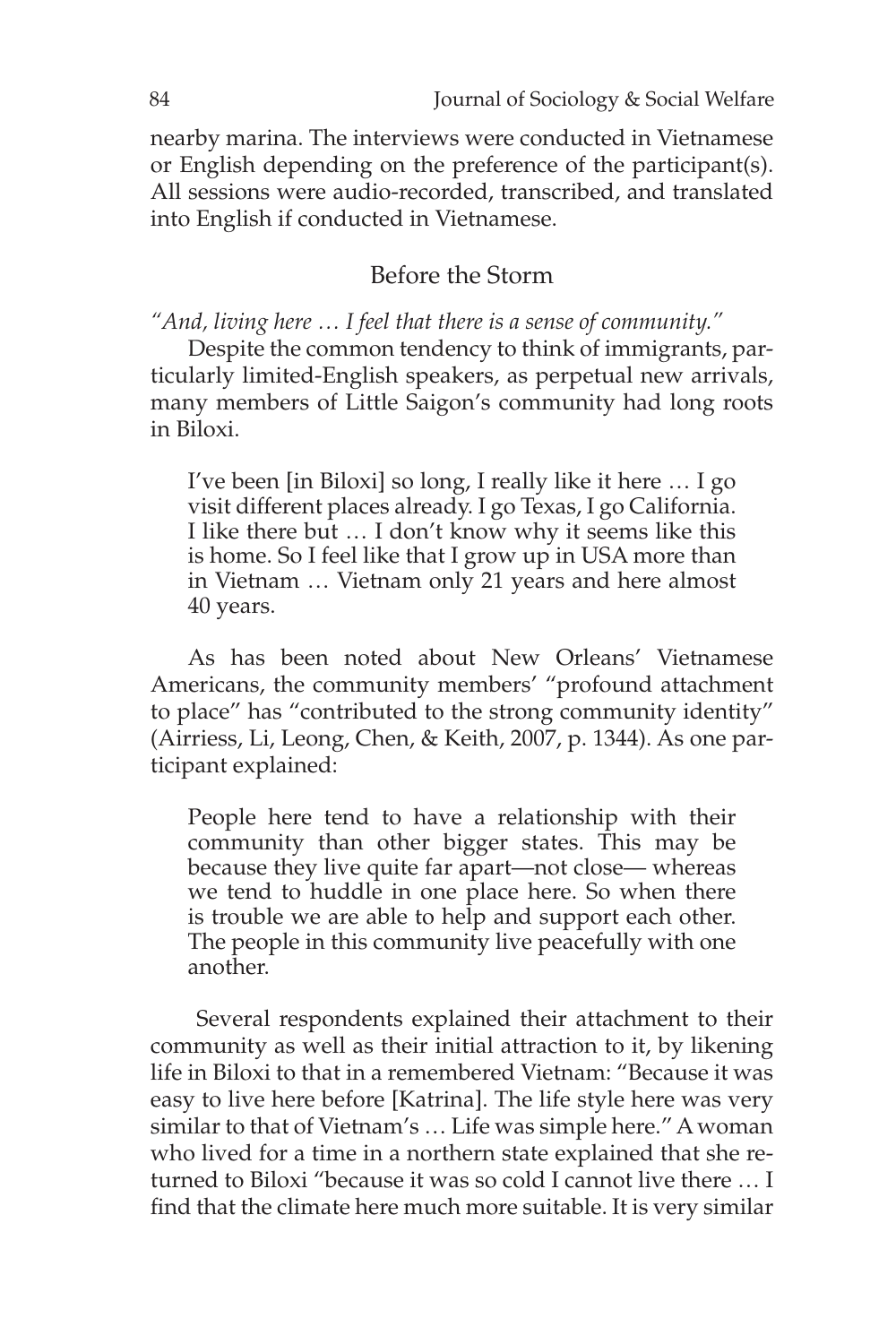to Vietnam's climate. It's not too hot or too cold and it is close to the sea. Everything is so much like Vietnam."

Along with owning and operating small family businesses, many Vietnamese Americans in pre-Katrina Biloxi were employed in fisheries (Kao, 2006; Pham, Shull, Tranguyen, & Hoang, 2006). As one participant explained: "almost everyone worked at the shrimp factory when they first arrived." The latest among a long line of immigrants working Biloxi's fishing industry, they:

arrived during the late 1970s and early 80s and revived the languid industry by accepting jobs in the packing plants. They built their own boats, opened businesses, and have become a vibrant part of the Biloxi seafood and ethnic community. (Schmidt, 1995, p. 1)

Despite the less–than-enthusiastic welcome by some local residents (Starr, 1981), Vietnamese Americans have become an established part of the industry in many parts of the Gulf. The small numbers originally brought in to work in the industry, moreover, "established receiving communities for secondary migrants initially resettled in other parts of the country, typically for relatives and fellow villagers seeking a more pleasant and familiar climate" (Starr, 1981, p. 228).

Many of the refugees who settled in Biloxi had been fisherfolk in Vietnam: "I am also one of the people who crossed the ocean and succeed … Originally, my job is fishing. That's why I headed south for the fishing job. That's why over here I work for the boat, shrimp boat." The community worked as a buffer, an economic and socio-cultural enclave for the many who came, well-versed in life on the water but with little formal education and few marketable skills (Starr, 1981): "A lot of those that did not know English went out to sea."

According to my knowledge, peers of my age or older brothers, we immigrated to this American nation at an older age. Therefore, unfortunately, we were not accepted [at school] and not able to learn much of the available courses. Thus, we chose this place to work in a profession that requires not much education, but still pays a salary that is enough to live on.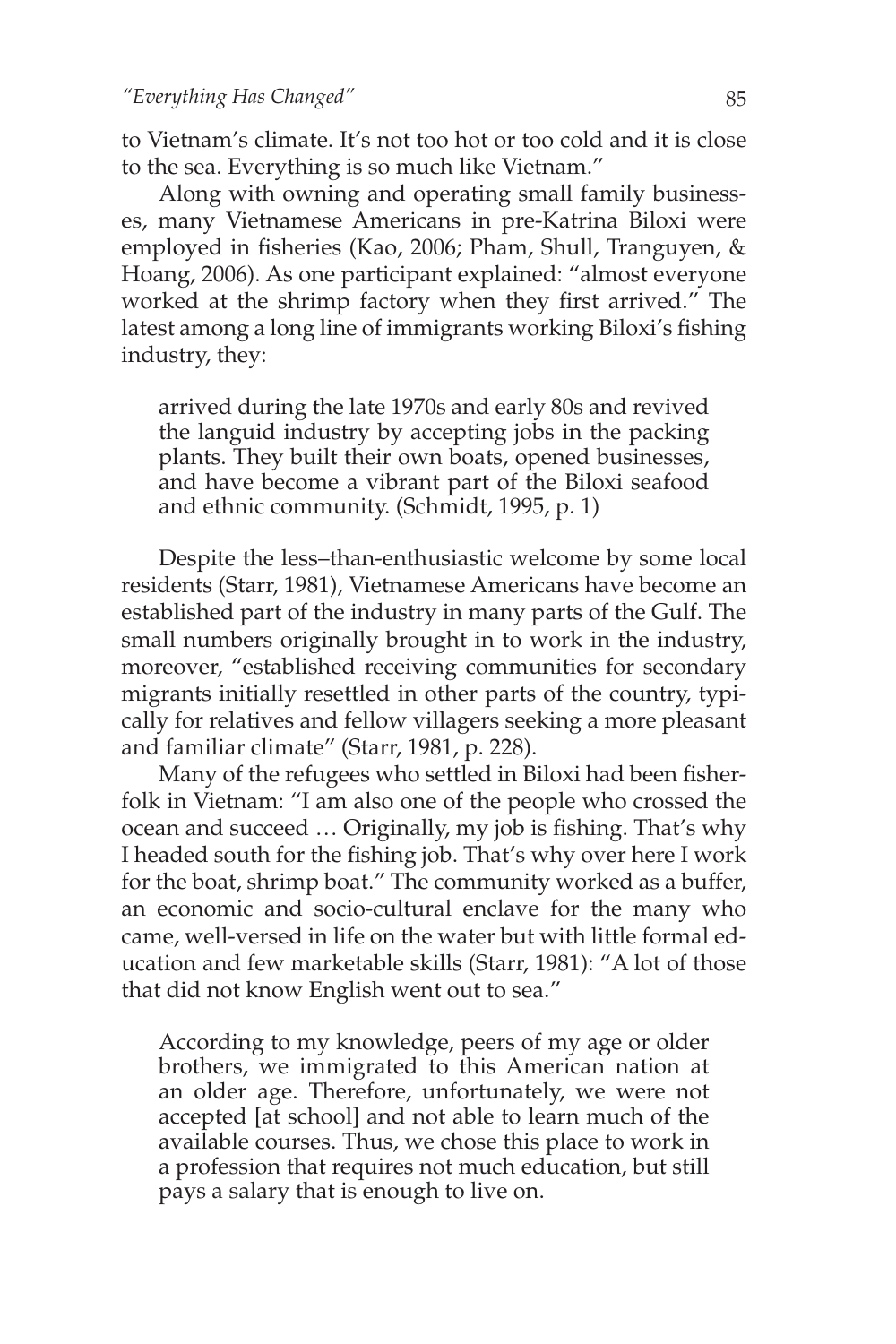While the men went out to sea, some eventually buying their own boats and hiring crews of co-ethnics, many women worked in the processing plants, finding there not only employment, but a source of social connections:

Woman 1: You can still work in the shrimp factory if you don't know English. There were a lot of people there.

Woman 2: The owners were American but the Vietnamese were, of course, workers.

Woman 1: And, we would understand each other as we talk back and forth during work.

#### During the Storm

*"A lot of people got torn apart."*

While many evacuated before the storm, and others chose to ride out the storm in their homes or fishing boats, still others, for multiple reasons, were unable to leave. As a woman in her 60s recounted, evacuation required resources: "to be blunt, those who were well off had opportunities; they had cars, children, overall they had a family. And, no matter how the hurricane turns out they still have a car that they can quickly relocate with." The language barrier was a factor:

You know, there was also this sense of like there were some people who live alone, you know, and they have limited English skill. They don't know the … umm … how important it is to evacuate, you know. They don't know the magnitude because no one to explain it to them …

Others cited ill health:

My mom wanted to move too but my dad couldn't because he was like the dialysis inspection … is here and he goes four times a week so he couldn't go anywhere for more than 2 days. So, that's one reason why he didn't evacuate. They didn't leave.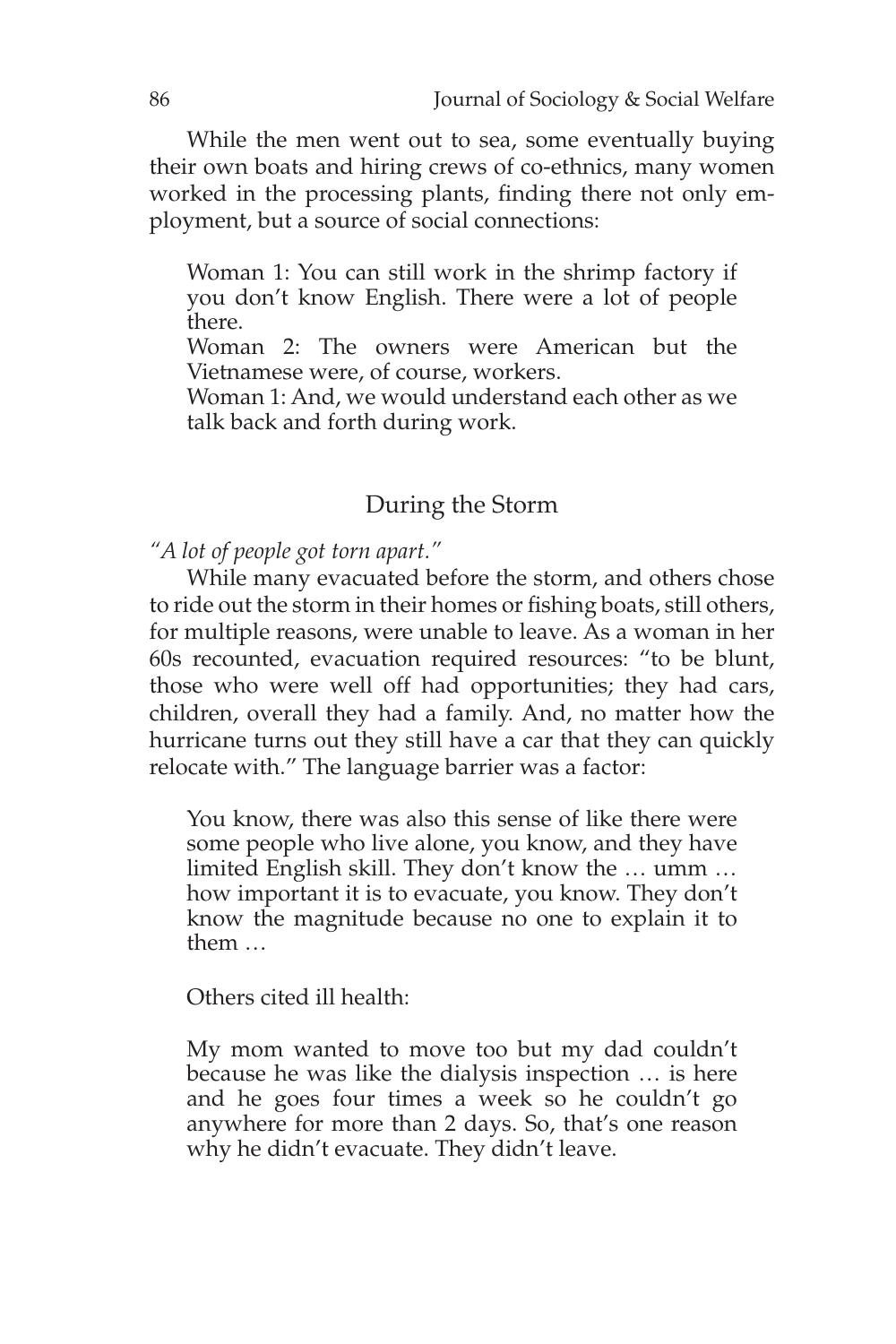Still another recounted workplace constraints:

We work in the Casino and if you're off that day then you can take off. But if you're working that day … they wait until really mandatory. I mean like storm, really going hit then they shut down, they only give you 8 hours to get out. So by the time we get out and we get to interstate, that's it. We stuck.

Whatever the reasons for remaining behind, the experience of the storm proved to be terrifying to all who did. Several participants related harrowing tales of survival: escaping the rising flood waters through broken windows, clinging to rooftops and tree branches through the hurricane for hours until the waters receded or rescuers finally reached them. Despite the appalling dangers, fortunately, the community lost no lives due directly to the storm, though as one interviewee recounted, the indirect effects of the storm are more difficult to ascertain:

I am not sure. My father had … because the arrival of the hurricane and the power went out at the hospital and he was sick and there was a not sufficient resource and it was so hot. There was no oxygen and so he died. He was already ninety-something years old.

The storm and the ensuing floods destroyed or severely damaged many houses and businesses in Little Saigon. The streets were littered with wrecked cars, downed electric lines, and rotting debris and dead animals, creating a toxic brew of mud and stench. Entire streets had been reconfigured into unrecognizable tangles of broken and unmoored buildings: "Oh heavens, there was no way to find the street and the house. Finally, I was able to locate my house. My house was originally here, but I found it on the other block." Food, water, and other basic necessities were scarce in the immediate aftermath: "After a few days, even those that had money could not buy food. I had to bring my granddaughter with me to the street and beg for food. I had to take her to beg for food in the street."

Some participants spent brief periods in shelters run by the local government or organizations such as the American Red Cross, but left as soon as they could to find alternatives.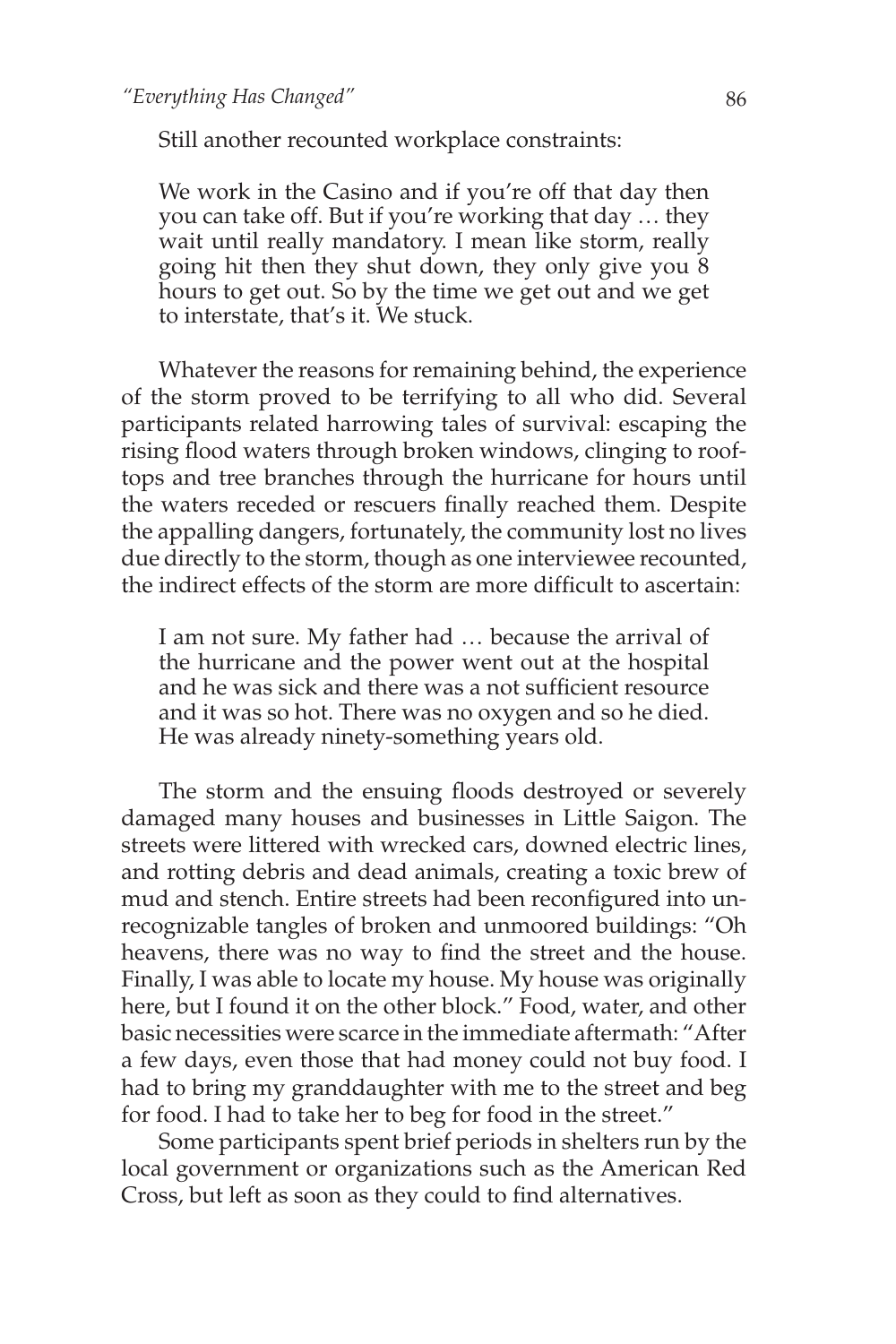By the time we got to the camp all the space below was taken and we had to go upstairs by the bathroom. The water broke and everything was a mess. It was just not livable. I did not have anything at the time. There was this newspaper, so I dusted the sand away like this and lay on it. There I stayed for 20 something hours … My son decided that we needed to move because of the all urine and waste by the bathroom. When morning came we came to the Temple.

Such alternatives were often found within the ethnic community. The Temple and the Church, which sustained comparatively little damage, became temporary shelter for many community members, and staging grounds for distributing food, water, and clothing, and equipment such as tarps and camping stoves. Along with NGOs, the local institutions, and family and friends across the country, the national networks of Vietnamese American organizations became important sources of support and aid: "Vietnamese communities from other places, such as California, Atlanta, Houston, rallied up truckloads of rice and food to churches here where the food were distributed." Even for those who evacuated, such ethnic networks functioned as resources:

Any Vietnamese that, who, went to Houston … we gathered at the same place at the Hong Kong market. That, I guess, that's the landmark out there for that time, you know, or the Vietnamese community. We get all the information there like sign up for FEMA or sign up for Red Cross, you know? We did everything there.

As Airriess and colleagues (2007) explain,

This particular relationship between the local and the co-ethnic regional and national institutions provides a different dimension to the concept of networks of social capital in the sense that ethnic media and the internet rescaled a wider sense of ethnic community identity in a unified space of networks. (p. 1338)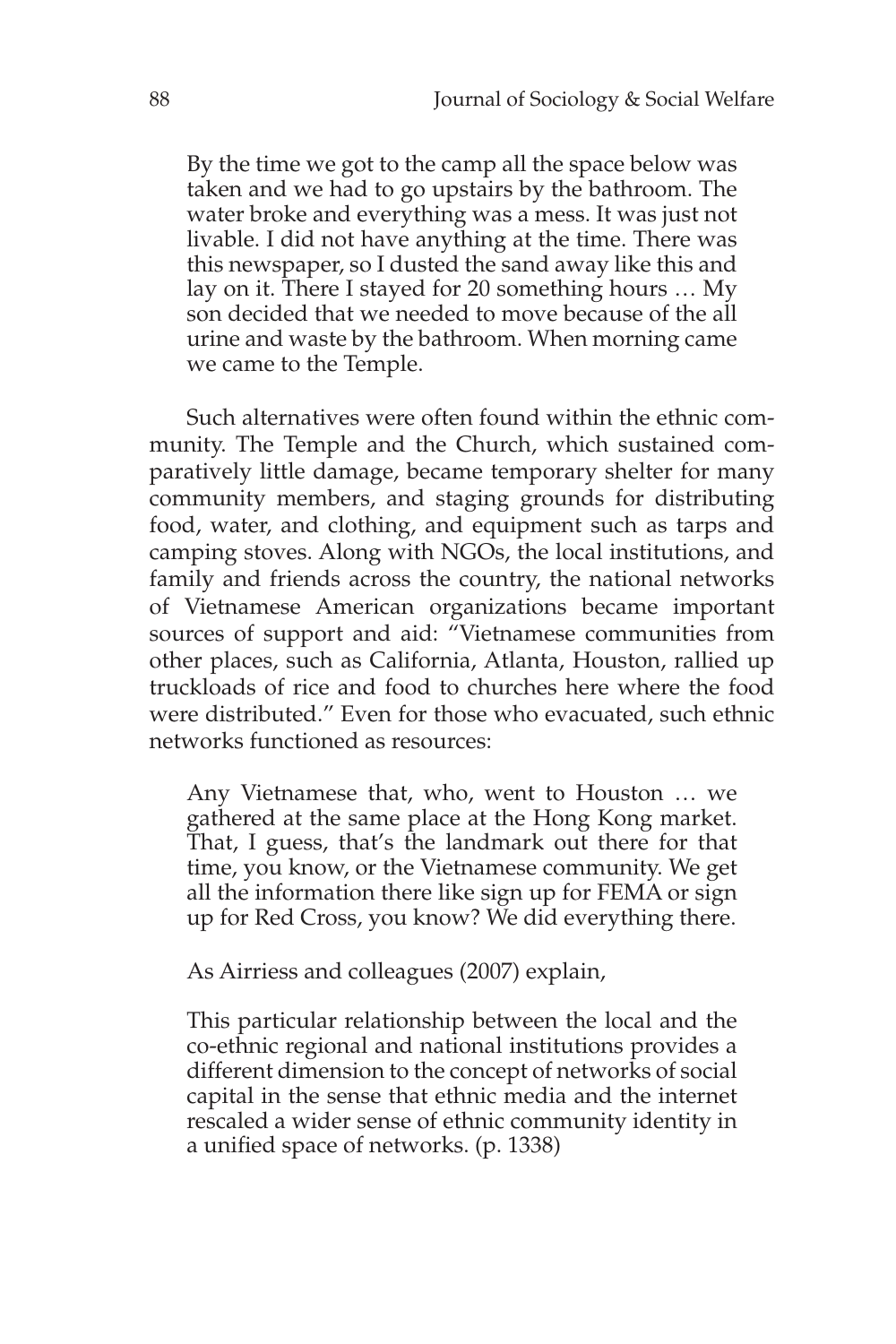As useful as such local and extended community networks were, however, they were insufficient to meet the needs of the community. While many who had evacuated during the storm returned to Biloxi to begin their long road to recovery, others, rendered homeless and jobless by the storm, left for other parts of the country. Many participants characterized these displacements as difficult experiences of exile. Several respondents cried as they described their experience of separation and sense of isolation from family, friends, and the neighborhood itself. One man went to Houston with his school-age son and was overwhelmed by the scale of the city and his perceptions of the risks and dangers that they faced. A woman, relocated by her Casino employer to an area about a day's drive from Little Saigon, recalled the months of separation from her family as a period of profound sadness and fear.

#### After the Storm

*"So this is a sad scenario, but there are more devastating situations."*

The issue of PTSD and trauma have long been associated with refugee populations. There is some evidence that refugees may be at particularly high risk for retraumatization owing in part to their previous traumatic experiences (Chen et al., 2007, p. 325). Conversely, studies have also shown that repeated trauma exposure may function as a kind of immunization (Basoglu, Paker, Ozmen, Tasdemir, & Sahin, 1994; Basoglu, Paker, Paker, et al., 1994; Norris & Murrell, 1988). Overall, the impact of trauma on the mental health of refugees, particularly that of long resettled refugees such as our sample, "remains a contested area" (Silove, Steel, Bauman, Chey, & McFarlane, 2007, p. 467).

There are, doubtlessly, community members who have suffered psychological injury due to the storm. One respondent, a long-term community member who has worked for BPSOS since it opened a branch in post-hurricane Biloxi, lamented that among its clientele are significant numbers with stress and trauma reactions and no Vietnamese-speaking clinicians in the area to treat them. In our sample, however, only one respondent reported trauma-like symptoms: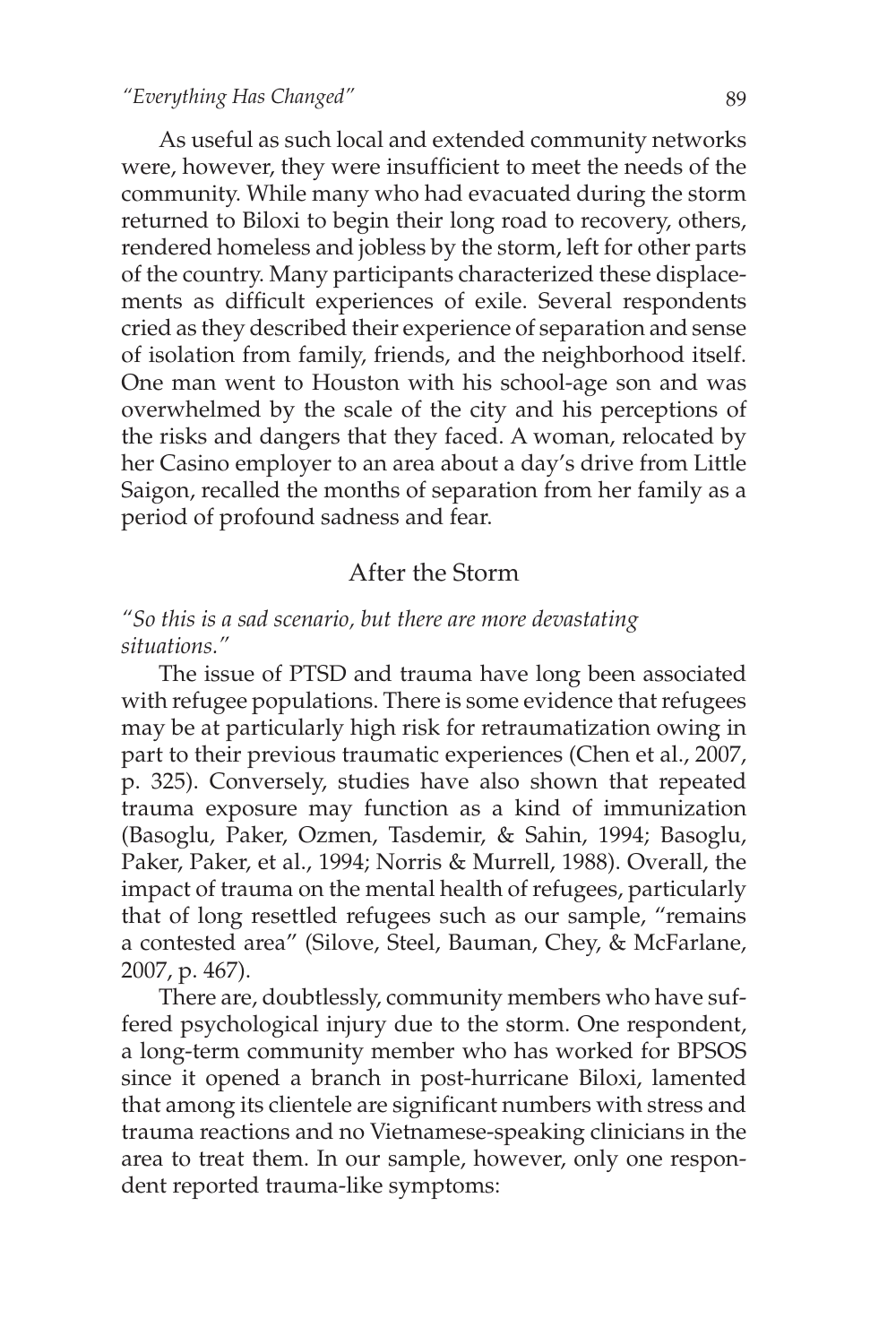For three to four months I did not dare to bathe. I would laugh when there is something funny and I would also laugh when there was nothing to laugh about … It was not until six to seven months later that I slowly began to gain control of what should be said and what not to say … My younger sibling did take me to the doctor and everything and the doctor would sit and talk with me. But it was hard, because they spoke English and my sibling had to sit there and interpret for me. So, it was like talking to my sibling. Slowly… it has been a few years, and I slowly got back to nor mal. But, sometimes when asked of [the hurricane] I cannot hold back my emotion, because I never thought I would still be standing here. That's the truth.

A handful of others also described ongoing emotional and psychological difficulties, including a continued struggle to make sense of the events:

It's been 3 years now. But, some experience I had … I just want to say it, but I don't know what I'm going to say, what, who to say it to. Just like now … it's like it's in the closet right now. There's some stuff I want to say but … but anger … You were stressed. You were freaking out … all that stuff, anger and depression.

The narratives of the majority of our respondents appear, however, to support the "inoculation hypothesis" (Norris & Murrell, 1988); past experiences had prepared them to deal with this newest in a long line of disasters, had rendered them "more resilient to the effects of Katrina" (VanLandingham et al., 2007, p. 7). A man in his 60s explained that Vietnamese Americans like himself "know how to handle" danger, explaining, "I was in the battlefield for 3 years. So, I was familiar with the situation. I feel it's dangerous but was not so frightened. I don't feel so frightened." Others, including some who were visibly upset during interviews or described lingering emotional difficulties insisted, however terrible their experiences of the hurricane, "the hardship is incomparable to that in Vietnam. If you endured hardship in Vietnam, nothing in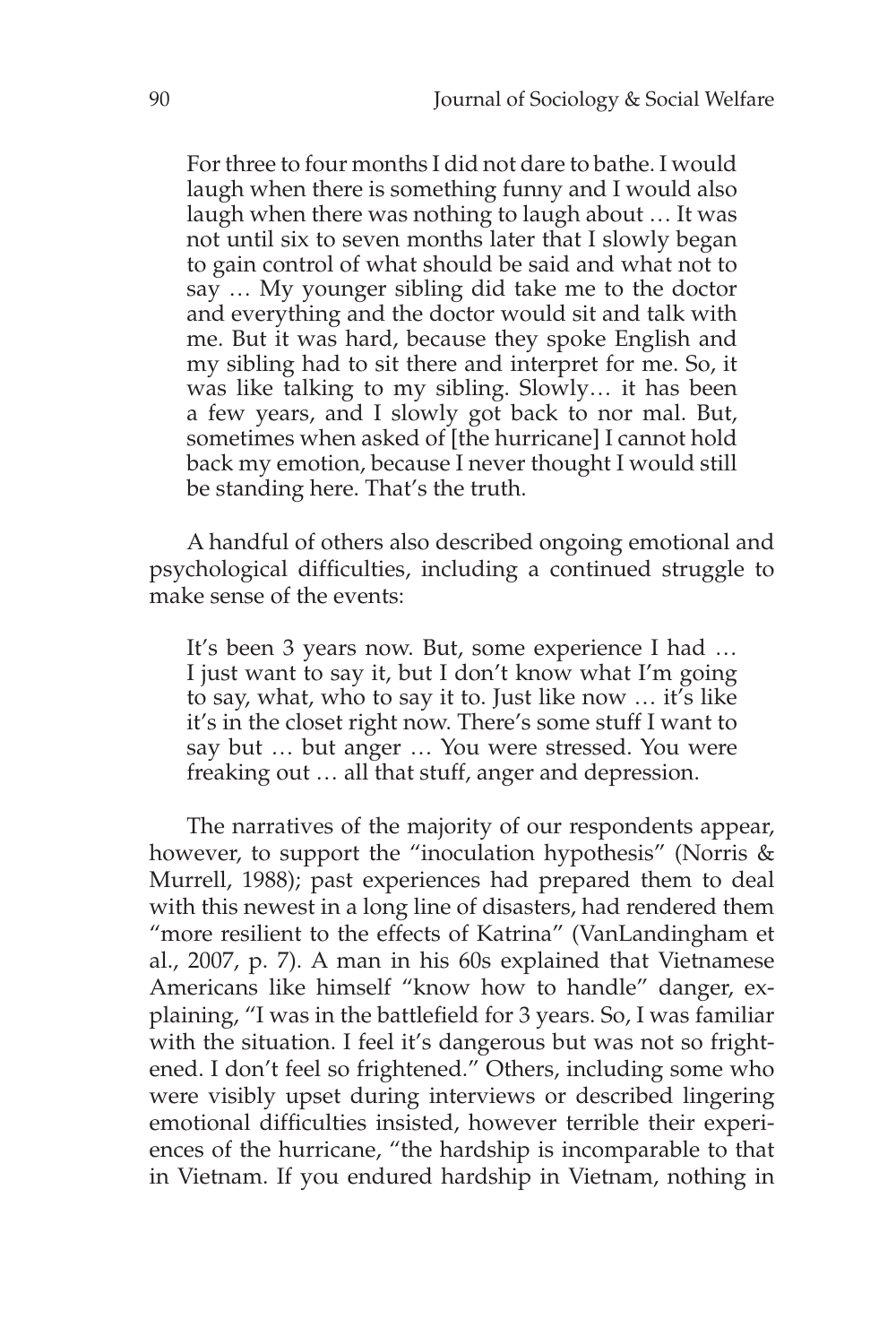the U.S. is hard." Even the challenges of rebuilding a life post-Katrina was unmatched by the those of the initial resettlement experiences.

And it is still better than when we first emigrated from Vietnam to the refugees camp on the islands and finally to the U.S. We came with empty-hands, a few documents, and the clothes on our body, and we slowly started from there up. Now, the flood took almost everything away and whatever lost is lost. We just have to do it all over again. However, it is still better than when we first arrived here, because we still have whatever few things that were left.

Even the inefficient, inadequate, and culturally obtuse governmental aid (Park & Miller, 2007) was analyzed from this comparative perspective and made more palatable:

Whatever they can give is good. We still have to find a way to survive if they decided not to give us any. I mean, they're nice enough to provide assistance here. If it was Vietnam, people would be so poor and suffer so much during the aftermath of the hurricane. We will be devastated and so horribly poor that we have no way to start over and turn our lives around. We are able to start over again with their supports.

It must be noted that the participants' tendency to invoke the past to make sense of and mitigate the present was neither a naïve undertaking nor an immigrant's reluctance to criticize American institutions. Most respondents appeared to have a complex and in-depth knowledge of the byzantine systems of government and non-governmental aid and offered clear analyses of the pros and cons of the workings of both insurance companies and relief programs. As the following response to a question about finding resources indicates, social networks moderated barriers such as language (Pham et al., 2006):

Woman 7: No, we just spread the words by mouth. Woman 6: Dear heavens, we're Vietnamese. If one of us is going, a dozen of us are right behind (laugh).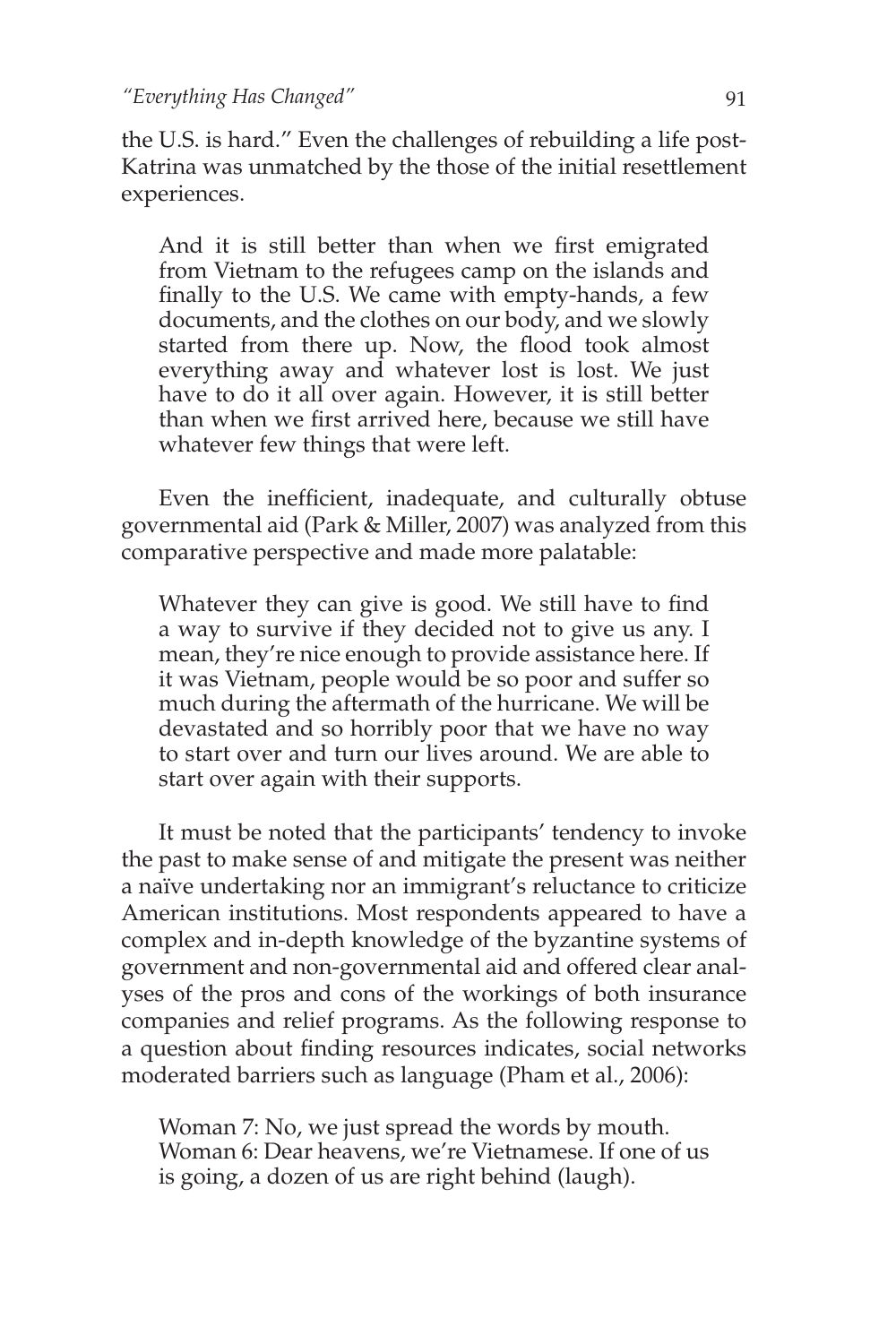Woman 7: That is right. We like to have our friends with us (laugh).

While they expressed gratitude both for the aid they received and for their life in the U.S., theirs was a pragmatic analysis, derived in part from a broader knowledge and lived experience of the world outside Biloxi and the U.S.:

Not really a great place [USA], but a place with greater opportunities than Vietnam. But great? No, there's nothing great about it. It gives the opportunity to do what you can, especially in the economics and monetary area. You don't have the opportunity to improve your financial means in Vietnam. It's so constrained, unlike over here. There are more opportunities here.

This pragmatic frame has been understood, and misunderstood, as a type of fatalism peculiar to Asians, a passive, and therefore problematic acquiescence to circumstances (Larsen, Kim-Goh, & Nguyen, 2008). This, in our view, is a reductionistic analysis, reflective of the universalizing tendencies of Western psychological models that view only specific kinds of reactions and narratives as positive and functional (Kienzler, 2008). It is also an exoticizing analysis, that relegates such nonwestern and thus non-normative behaviors to the black box of culture. As the anthropologist Renato Rosaldo (1993) puts it, "Social analysts commonly speak as if 'we' have psychology and 'they' have culture" (p. 202). In our analysis, respondents' tendency to analyze their present circumstance through the comparative lens of their difficult past experiences can be understood, instead, as a utilitarian coping method. It is a functional use of past experiences as lens through which present difficulties can be mitigated; a transitional pathway to their past which increases their resilience in the present (Landau & Saul, 2004).

That our sample of refugees is resilient was not, in itself, surprising. The salient point in our analysis is that whereas, for instance, Leong and colleagues (2007) located the resilience of the Vietnamese American community in New Orleans in the "sense of strength derived from their experiences as war refugees or as recent immigrants" (Leong, Airriess, Li, Chen,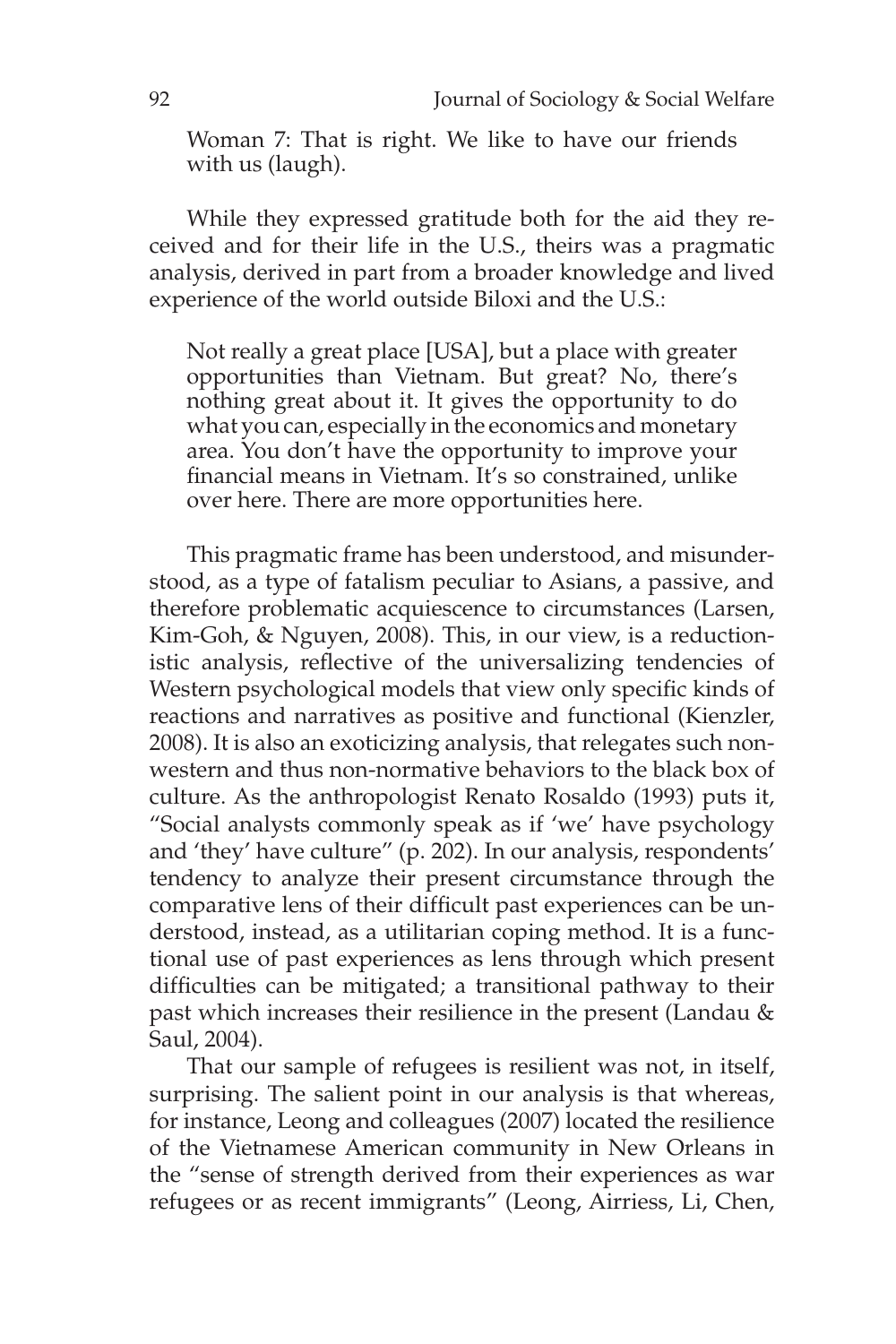*"Everything Has Changed"*

& Keith, 2007, p. 777), our analysis highlights that such social and cultural capital are not static possessions or essential cultural characteristics, but an active and current construction of meaning and identity performed by the community members. The narratives of this construction was, appropriately enough, most clearly articulated in group interviews. In their transformation of culturally alien, donated canned food from a storminduced hardship into a new hybrid—a uniquely Vietnamese *and* American post-Katrina delicacy—the respondents enacted, through their social narrative alchemy, this resilience at work.

Woman 1: If I were to sit and think of Hurricane Katrina, it really was not a big deal.

Woman 2: It is a zero! (laugh)

Woman 1: This hurricane in the U.S., please excuse my word choice, is no less than heaven. We still have not finished the canned food that was given to us. For example, there are these canned peas that you can sauté with chopped garlic, scallion, and sesame seed oil. Yes. And, it turns out great. And there are canned beans. You can boil the beans and stir fry them with salt, sugar, MSG, and soy sauce. It is delicious.

Woman 2: Overall, they gave us a lot of canned food then.

Woman 1: If you know how to prepare them they are going to be delicious.

*"Oh yes, we are a long way to recovery here."*

The National Congress of Vietnamese Americans described the Gulf Coast three months after Katrina:

Gone were the fishing boats and the shrimp trawlers along the Mississippi and Alabama coast. The heavily damaged casinos and seafood processing plants were shut down. The storms also flooded Vietnamese neighborhoods, many of which were located on lowlying land. Small businesses everywhere, whether they sustained damages or not, faced a sudden loss of customers and were unable to stay open. As a result, even three months after the storm, as much as 25 percent of the Vietnamese population of southern Mississippi had left to look for work elsewhere in the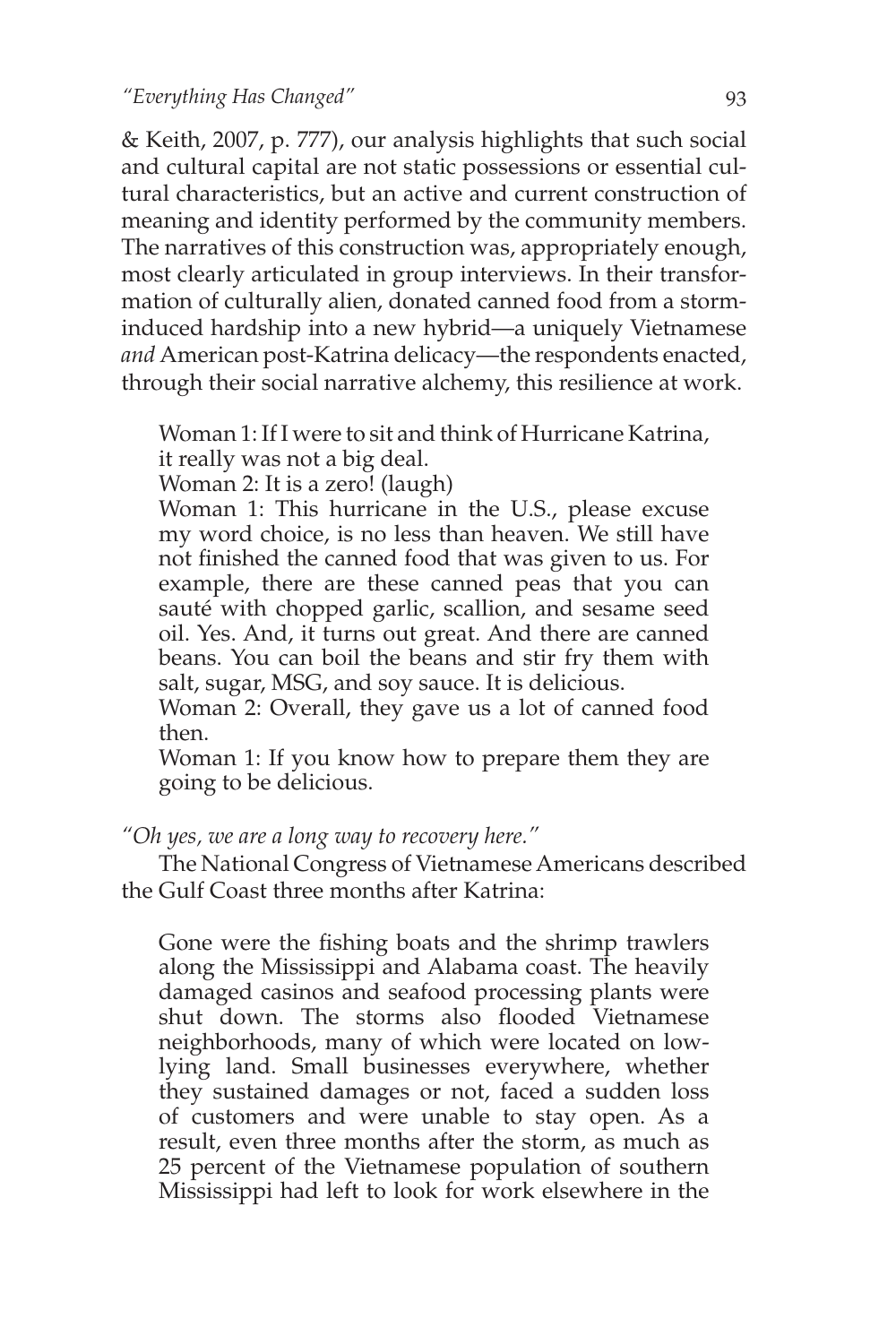country. Many smaller towns along the Gulf Coast still appeared in May 2006 as ghosts of themselves, with a landscape of rubble and few signs of life." (Pham et al., 2006, p. 9)

Three years after Katrina, we found Little Saigon still struggling to recover. The resilience of this population in the face of repeated adversity was notable. But their resilience did not cancel out the reality of continuing difficulties, just as the respondents' good humored recounting of the services provided by organizations such as FEMA and the American Red Cross were not indications that the aid provided was adequate or effective.

 A few participants who were able to return to their former jobs and homes felt that life had returned to normal, but for most, life in Little Saigon, for themselves and for the community as a whole, had significantly changed for the worse. As one former fisherman summarized:

This city has changed a lot after the hurricane … There's nothing about it that's optimistic. This means, ever since the hurricane, life has been very depressing. There are a few people that have somewhat stabilized and there are those that remain a wreck like these boats, got washed on shore, pulled down, and now the motors don't even work. Everything is wrecked; nothing is settled … Hopefully it will be good in the future. As for now, it has yet to be … There's nothing about Biloxi that seems stable, from land to sea. It's still very sad.

A critical change has been the out-migration of people: "If there were 100 people here back then, there are only about 20, 30 people here now." The daily contact with family and friends, a defining characteristic of life in Little Saigon, seems to have become a permanent loss for many: "I do have friends before the hurricane. I had sisters, friends, relatives, and stuff. It was very happy. They all left … they all left. Their houses were all destroyed … Lost all connections." Family configurations and interactions have been radically reshaped: "To be honest, my family came apart because my children were not able to reunite. They had to deal with all this and they became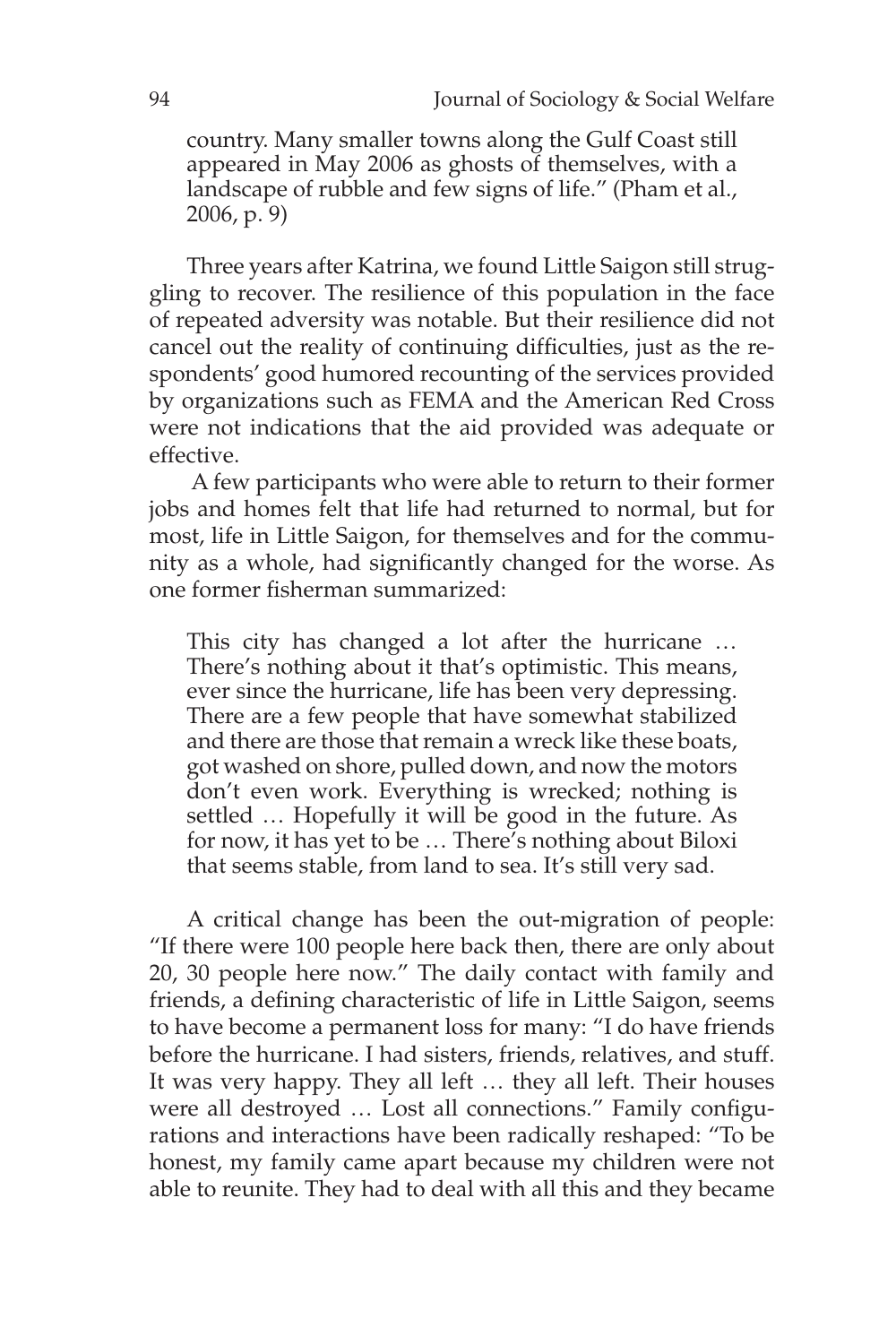depressed and ended up leaving. It was like they lost their wives and I lost my sons." One woman encapsulated, "The truth is it changed the destiny of my family members not by a little but by a lot."

It was, more often than not, the younger members of the community who left to find jobs and establish lives elsewhere: "the children are all scattered." The same set of socio-cultural and economic constraints and attachments that tied many older and poorer community members to Little Saigon in the first place and had made evacuation difficult, also made relocation infeasible. One long-time fisherman explained his reason for staying: "the real reason is I am somewhat old, my English proficiency is not that great, and I do not have any degree or certification." A woman in her 60s explained: "I do not know anyone out there to go to. And, I know all the streets and roads from living here. I can walk about. I know how to get from here to the grocery stores … I do not know English, but … if I have any trouble the people here will help me with their best." A woman in her mid-50s summarized:

A lot of people here do not know English and they do not wish to relocate to the North. Many of the young people that were born here, such as my children, they are up there now but if they do not like it there they will move to another place. But for me and my husband, there is nothing else we can do.

In our analysis, an individual's reaction to the storm as well as his or her orientation to the future was shaped in large part by the individual's particular socioeconomic location before and after the storm. Those who entered the storm with capital—whether it was economic capital such as land, houses, money, or human capital such as education or English language facility—and had capital that survived the storm, tended to report a faster emotional and psychological recovery, and a more active orientation to the future. The outlook of younger, better employed, English-proficient participants is typified by the following: "Uh, probably stay busy … Yea, keeping busy … keep, you know, moving forward." Such respondents typically reported that despite some sadness and frustrations, they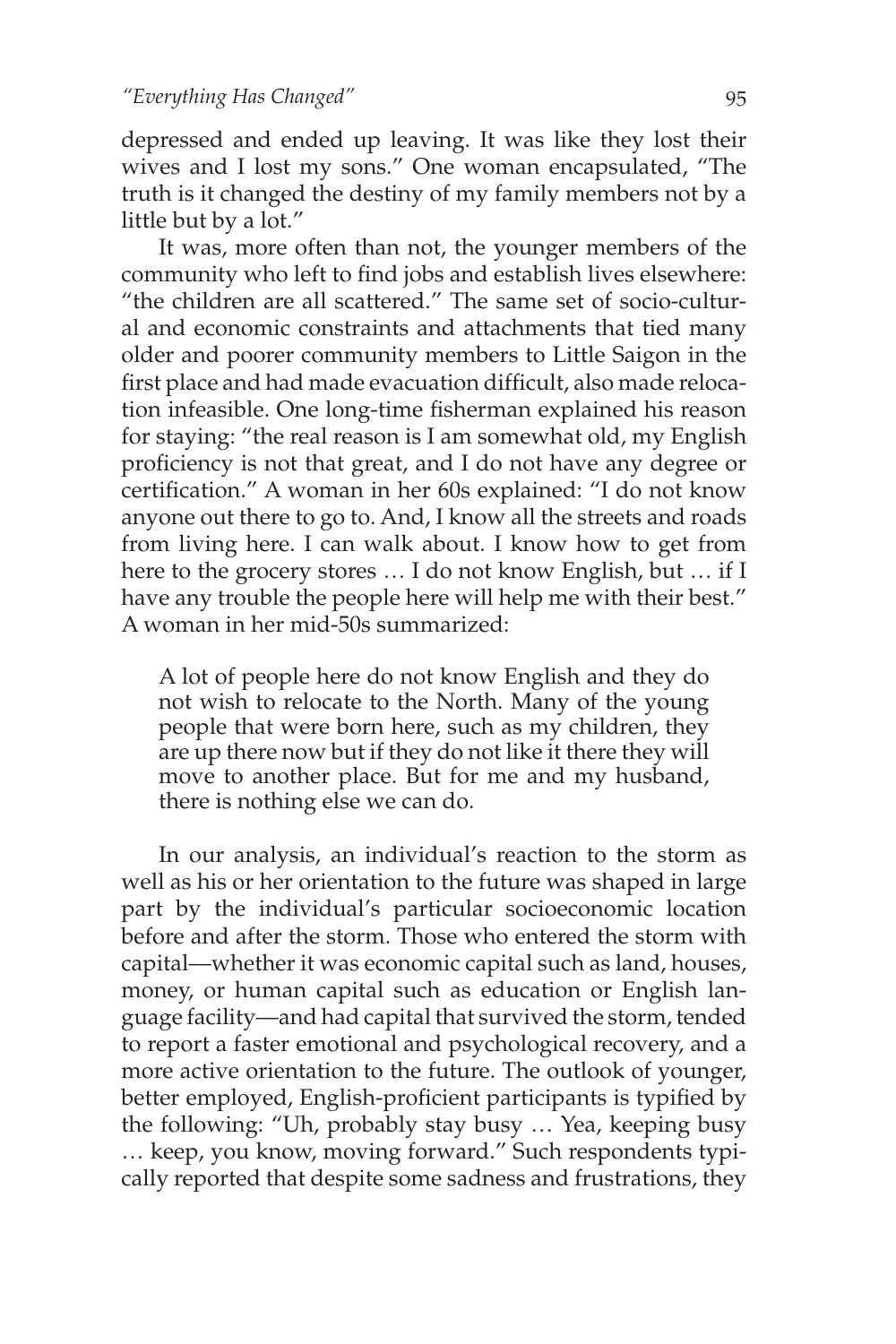were getting on with their lives and trying to look towards the future: "like me and my husband said … let's look forward, we work. If the insurance pay, they pay, if not we see what's gonna happen, we not gonna sit there waiting."

The ability to look forward with a sense of hope seemed to be more difficult for older people, many with limited English and few alternative employment prospects, who had little to begin with and could not imagine recouping their losses in the near term. One woman explained, "there's no miracle (laugh) … you only get wishes in fairy tales." One fisherman poignantly summarized:

I only pray for good health and that I will be able to work and put food on the table each day. That is all. I do not know. There is nothing for me to plan. I just sit here with my eyes shut and whatever will be will be. I do not have any plan right now. Honestly, I do not know what to expect. What am I to hope for? Those who had houses need to fix them because they are damaged and if they had insurance then they were compensated and if they did not then there is no other way. And, there are those that bought hurricane insurance but not flood insurance, therefore they have no other way either. And, since they bought only hurricane insurance and not flood insurance the insurance company will not compensate them. You see? There are so many situations. So many difficult situations that I cannot explain. All I can do now is close my eyes, let go of my hands, and whatever will be will be. I do not know what else to think of. How else am I going to think of this?

*"Landmarks that were here are no longer there."* 

Physical changes to the neighborhood, the destruction of houses and businesses and the subsequent encroachment of Casino developments were responsible in part for the out-migration which has so greatly altered not only the lives of individuals and families but the collective community itself.

Out of 10 houses, 7 to 8 of them were destroyed. Therefore, people did not have a place to stay. There are some that evacuated to other states and have not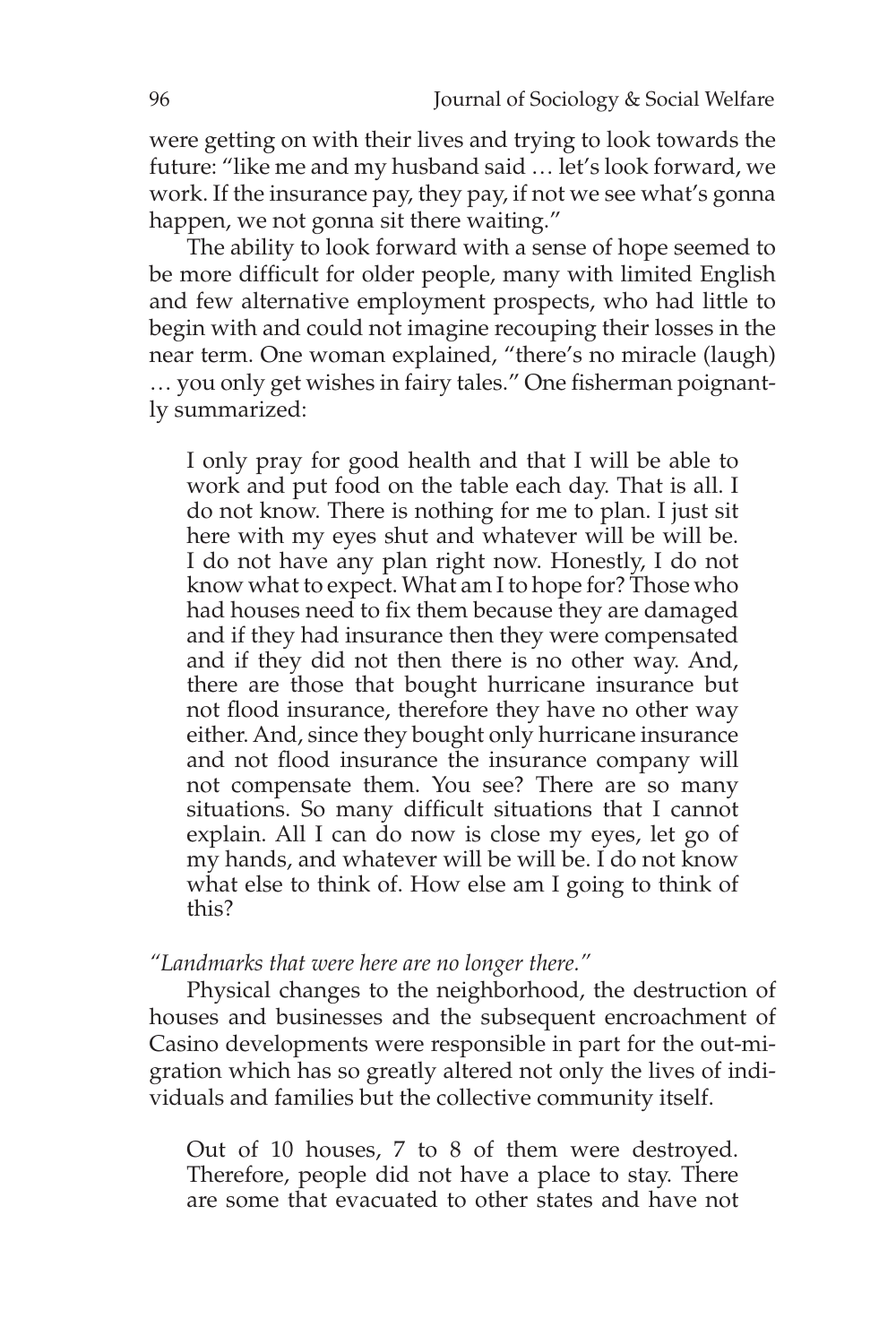yet returned. There are a lot of houses that got cleaned but not fixed. They are just vacantly sitting there.

Housing prices rose dramatically in the post-Katrina years in part because so much housing stock was destroyed and few replacements built: "Newly built three bedrooms homes were around \$100,000 before the hurricane. After the hurricane, the cost of homes increased by 30% and they became \$130,000." The lack of housing stock has also resulted in a shortage of rental units and a consequent rise in rental prices.

There's very limited few resource for renters here. And renters before the hurricane were a significant part of the population, the Vietnamese population. And because there's very little, nothing or very little for them to come back to, they evacuated and they may never return.

The temporary FEMA trailers have also had a role in the scattering the community:

Say a Vietnamese person was living … a renter living in East Biloxi, he had a roommate, but then the house was destroyed or something and he was placed in a FEMA trailer. You know, maybe his roommate had some family or friends out of state and he moved away, right? That leaves just this person, right? And this person, because he doesn't own his own property, land or home, he's sent to a commercial site all the way, say like 30 miles from here or something … You may say 'well I want to stay in East Biloxi' but if there's no site in East Biloxi then you have to go somewhere else.

While disaster devastates many, it can open up new possibilities for those eager to exploit the crisis (Klein, 2007). Once restricted to off-shore locations, post-Katrina changes to zoning laws now permit casinos on land; Little Saigon, abutting the original off-shore Casino district is a prime target for encroachment. As one woman explained "after the hurricane, the casinos were able to move closer inland, right? They were allowed without input, without a lot of community input, because people were displaced there. So how could people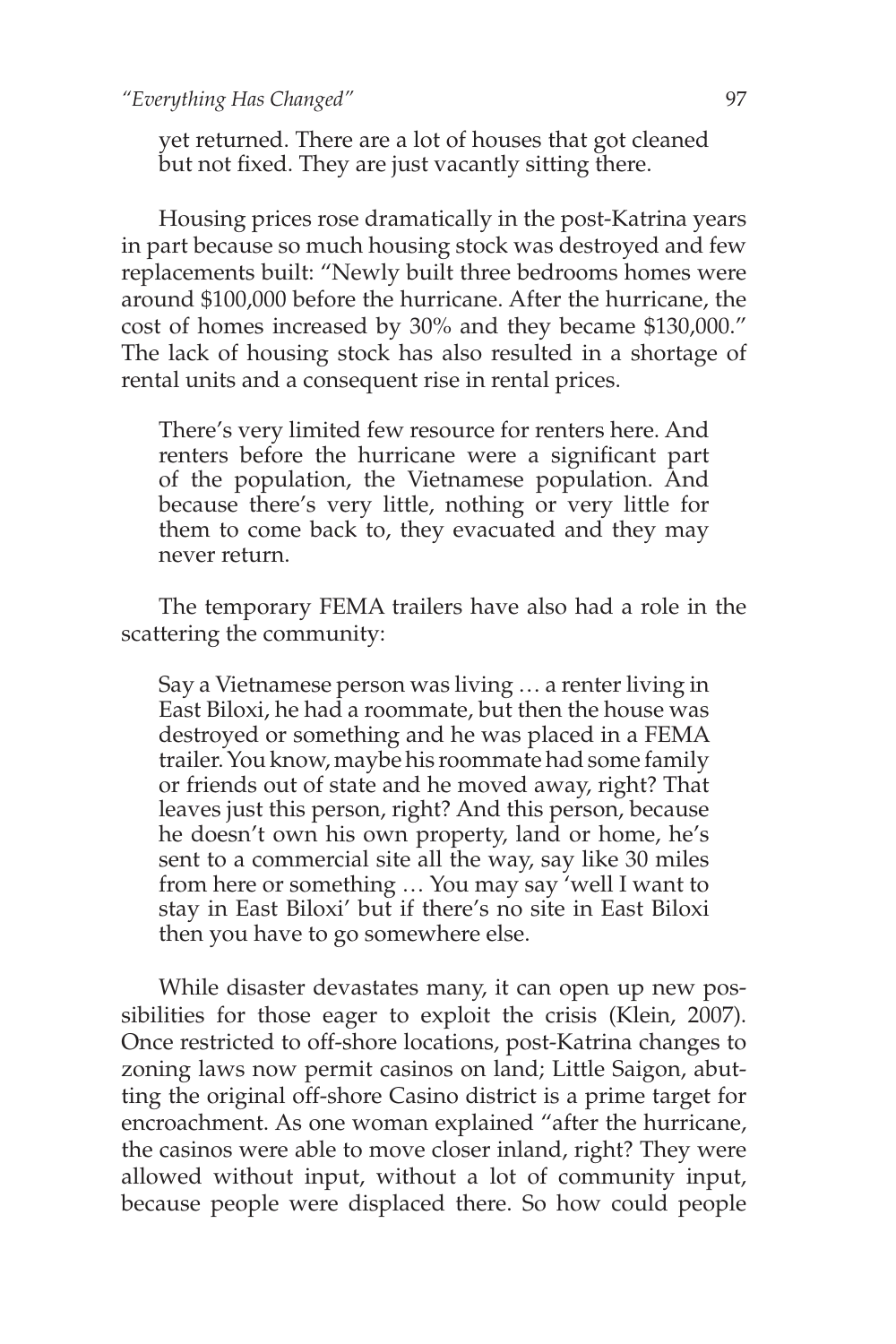give inputs when they're displaced all over? Another woman noted, "you're not going to see what you used to see … before the storm, you know? You lose all like the motel Mom and Pop's on the beach, you know? They're all going to be casinos and condos now. Not like what it used to be."

Given the multiple difficulties of insurance and financing community members faced in their quest to rebuild homes and businesses, the incentive to sell to Casinos were high. One former restaurant owner described her plight of being effectively priced-out of her own neighborhood:

The Casino is expanding … like we try to build the place back after the hurricane. … So, I spend some money and hire some people try to fix it up, to build the restaurant there. But we checked the insurance and they don't sell to us … too close to the water … we cannot build everything in cash, so we have to get a loan … and you cannot get insurance. So, really, your hands are tied. So you have to sell … everything is so expensive now in Biloxi, land to build back the home … even if you build your home here, the insurance is so high you cannot afford it.

Not only casinos, but upscale development projects for condos and resorts to serve casino clientele promise to further raise property prices. The changes have benefited some community members: "some people are richer [than] before Katrina. Yeah. They sell the lot to the casino … their lot like about seven or eighty thousand dollars. But after Katrina, some people sell over two hundred thousand dollars. God bless! (laugh)." But not all property owners gained: "some of the neighborhoods' values have gone up because they are close to the casinos, but there are neighborhoods that have no value" because they are not.

Like all changes, the casino developments have had complex effects, and the interviewees expressed ambivalence about their impact on the community and its people. Casinos have provided much needed jobs: "If not for the casinos a lot of people would be unemployed, right? Without the casino a lot of people would be out of jobs." But while the jobs are beneficial, especially to "the young ones, the young couples," they are not open to all members of the community: "a lot of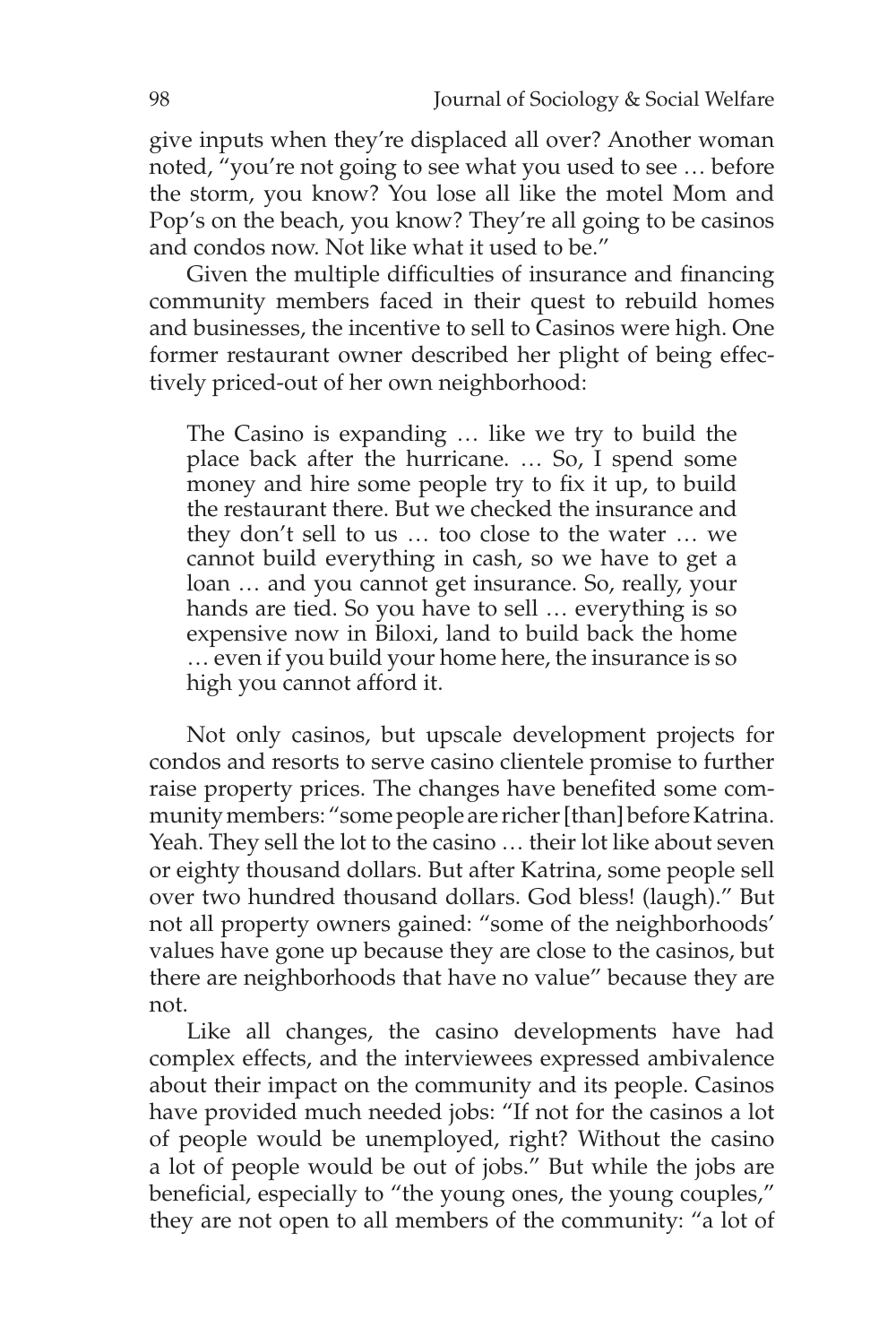them were not able to work in the casino because they do not have much education and know very little English. They only know the sea and they live by working on the sea." As some participants expressed, moreover, casinos are a double-edged resource: "the more casinos we have, the more the residents will suffer (laugh) … Yes, they bring us jobs but they also bring away our money (laugh)."

The community's sources of livelihood have also been significantly affected. Along with the loss of multiple small businesses which were unable to rebuild, the fishing industry was crippled. Life in fisheries was never easy: "season from season ok. Sometimes good, sometimes ok. Not so bad." But since Katrina, fishing has been virtually at a standstill: "I feel that the ocean has been more and more quiet each day, the fishing business seems harder to live off than it was before the hurricane." Boats were severely damaged during the storm, and most fishermen, with no or inadequate insurance, have been unable to restore their boats back to full capacity. The near seas, to which the small boats typically operated by the community members are limited, were still full of "trees and shrubs that got blown from the forest or land … also refrigerators and cars that got washed into the sea," and were hazardous to boats and nets. For many fishermen, a lifetime of work and investment have been rendered useless. Even for those with functioning equipment, the cost of oil was so high and the cost of shrimp so low at the time of the interviews, that it was economically infeasible to put out to sea.

Everything is priced high. After the hurricane, I have five people sitting around, spaced-out and do not want to do anything. The two boats have been sitting there. … Fishermen seem to be losing the battle. If they were to switch shrimps for oil they would not be equal.

The seafood processing plants have not been repaired, leaving many, particularly older women, without work: "before the hurricane I was working with shrimps. There's nothing for me to do."

As casinos encroach and the businesses and fisheries remain shuttered, Little Saigon was contracting, not only economically and demographically, but socially. Its disintegration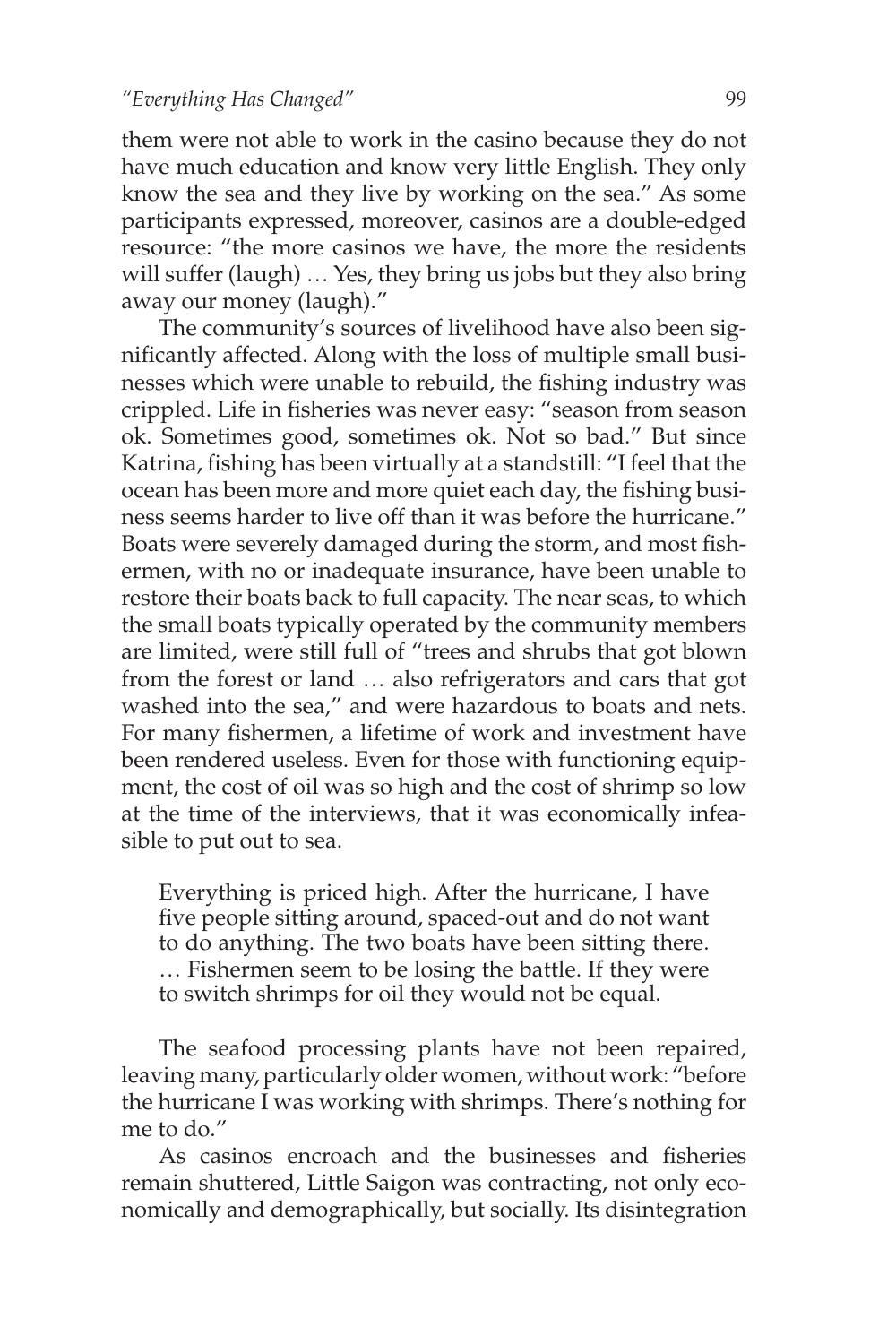as a neighborhood was intimately tied to its attenuation as a community. Most respondents reported that community interactions had diminished. Little Saigon remained still the heart of the Vietnamese American community: "yes, my life still in Biloxi because I could go to church in Ocean Springs but I go over here as much as I can." Many had moved to nearby towns, but "they still come back to East Biloxi because the church is there, the temple is there, some grocery stores, you know? So, they still come back to East Biloxi, you know?" But it was clear that "it's never going to be the same." As the neighborhood and its composition changed, the community and individuals' connections to it, though not entirely lost, had become more tenuous:

You know, you used to go into the Vietnamese church for Mass or the Buddhist temple. And now you live 25, 30 miles away. You have no transportation or have transportation issues. You lose that connection to that community because you can't go back there as readily anymore … See, it's different when you lose one or two homes versus when you lose hundreds of homes at once. See, so there's like a big humongous difference. Granted you know losing is tragic but when it's on a big scale you lose your friends and your neighbors. That severs a connection you have to the community and you feel very lost.

#### Conclusion

Our findings were undoubtedly shaped by the composition of our sample, comprised entirely of first generation immigrants. This is a population more likely to maintain close ties to ethnic-specific institutions and the neighborhood than younger, U.S.-born populations. Our recruitment through community institutions likely increased the possibility of netting not only the first generation, but those among them who actively participate in community life. The sample consisted, moreover, of those who remained behind, a group whose very presence suggests a higher likelihood of having close attachments to the community than those who left.

We believe, nevertheless, that a compelling and often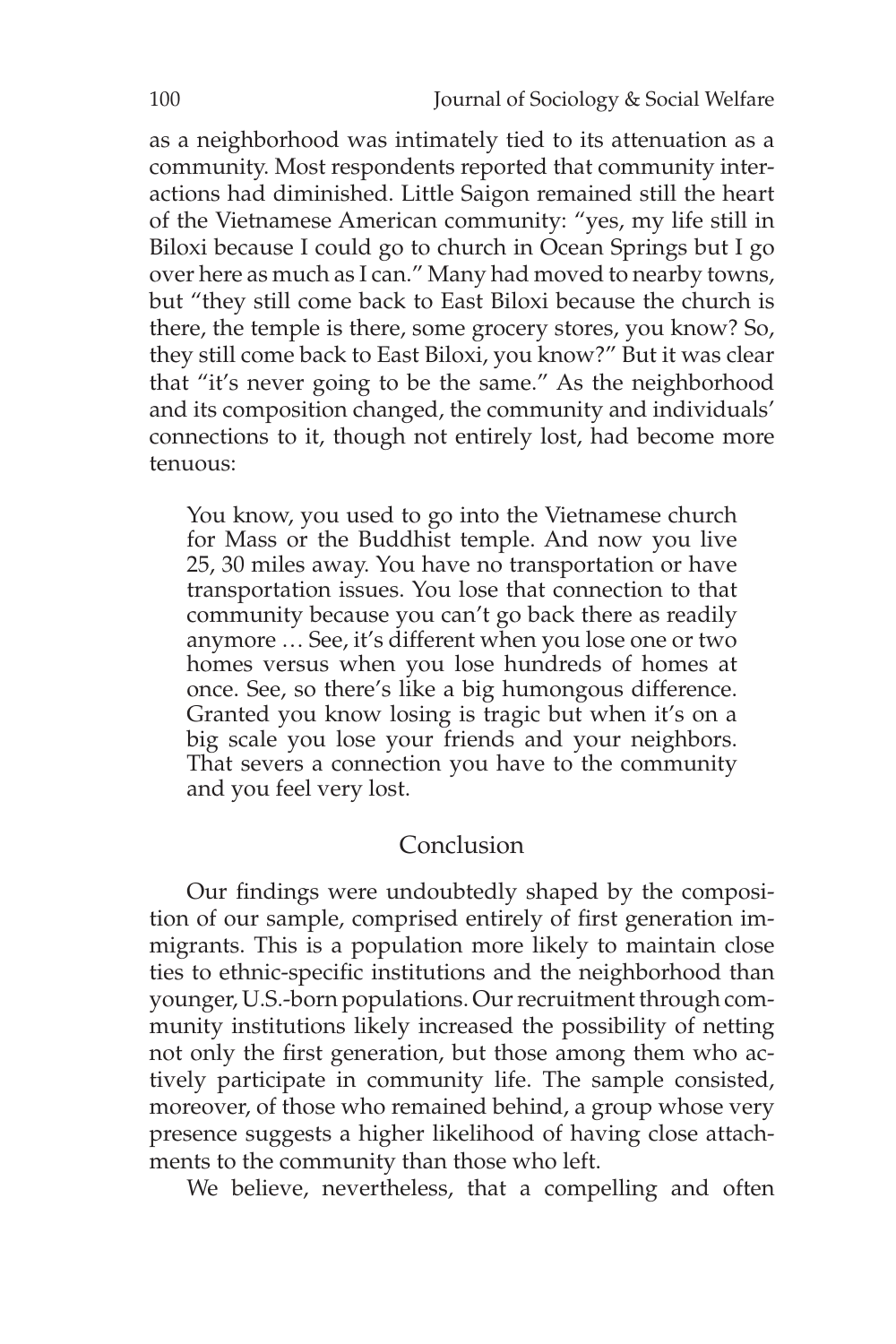haunting portrait of the community has emerged. The narratives support our social ecology perspective on disasters. The interlocking relationship between the individual and collective are clearly demonstrated in the narratives that show that the shifting shape and content of Little Saigon are, in multiple ways, changing the community members' experiences as both individuals and as members of the collective. Despite their active resilience in the face of adversity, moreover, these changes are experienced by the community members as profound losses.

Perhaps most clearly, the narratives support our understanding of the concept of place as "an important aspect of the self that is simultaneously a physical setting outside of the person and a symbolic presence within the person" (Falk, Hunt, & Hunt, 2006, p. 116). In particular for the older and arguably the most vulnerable respondents, Little Saigon was significant not only as "a symbolic center of ethnic identity" (VanLandingham et al., 2007, p. 6), but as a physical location, a linguistic and cultural enclave which functioned as a protected and familiar space of residence, livelihood, and social connections. Strong social networks and community bonds have been identified as protective factors for communities and societies undergoing social and economic upheaval (Sztompka, 2004). But in the case of Biloxi's Vietnamese American community, those social networks and bonds were embedded, to a significant degree, in the neighborhood itself: the neighborhood and the community were bound together as a place, of not only symbolic but material importance.

It seems unlikely that the neighborhood of Little Saigon will return to its former state. These narratives demonstrate that the loss and recovery for each individual community member is intimately tied to that individual's particular social, economic, and political location in the world. The scale of losses and speed of recovery for the community and the neighborhood are similarly tied to such factors, constituted through multiple interdependent sociopolitical forces. Little Saigon, a racially, linguistically, culturally, and economically marginalized entity, was of profound importance to its community members but had little sociopolitical clout in the world at large. As the land developments in the post-storm years indicate, the larger recovery planning for the neighborhood appears to be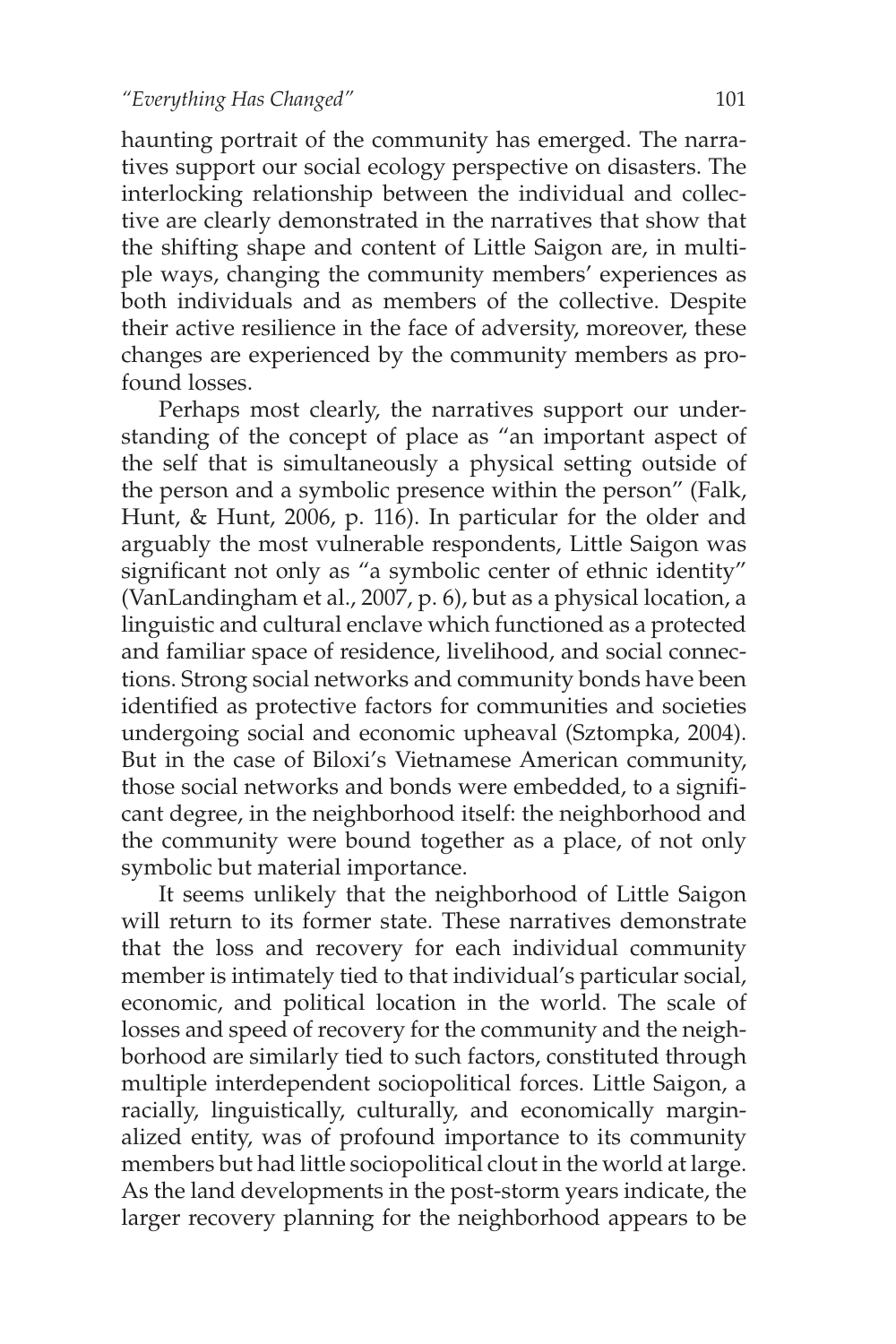progressing without significant input of those who depend most on its outcomes. If "indeed, a person's social and existential identity is, to some degree, a by-product of where they live" and individuals "are in part *who* they are because of *where*  they are" (Falk et al., 2006, p. 117), how the individual community members will fare, and whether their collective bonds and social networks can be maintained, remains to be seen.

Acknowledgements: The authors wish to express appreciation to the Smith College School for Social Work's Clinical Research Institute, which provided funding for this project.

#### References

- Ager, A. (1997). Tensions in the psychosocial discourse: implications for the planning with war-affected populations. *Development in Practice, 7*(4), 402-407.
- Airriess, C. A., Li, W., Leong, K. J., Chen, A. C.-C., & Keith, V. M. (2007). Church-based social capital, networks and geographical scale: Katrina evacuation, relocation, and recovery in a New Orleans Vietnamese American community. *Geoforum, 39*, 1333- 1346.
- Arden, H. (1981). The troubled odyssey of Vietnamese fishermen: Wanderers from Vung Tau. *National Geographic, 160*(3), 378-395.
- Basoglu, M., Paker, M., Ozmen, E., Tasdemir, O., & Sahin, D. (1994). Factors related to long-term traumatic stress responses in survivors of torture in Turkey. *The Journal of the American Medical Association, 272*(5), 357−363.
- Basoglu, M., Paker, M., Paker, O., Ozmen, E., Marks, I., Incesu, C., et al. (1994). Psychological effects of torture: A comparison of tortured with nontortured political activists in Turkey. *American Journal of Psychiatry, 151*(1), 76−81.
- Bates, K. A., & Swan, R. S. (2007). *Through the eyes of Katrina: Social justice in the United States*. Durham, NC: Carolina Academic Press.
- Chen, A. C.-C., Keith, V. M., Leong, K. J., Airriess, C., Li, W., Chung, K.-Y., et al. (2007). Hurricane Katrina: Prior trauma, poverty and health among Vietnamese-American survivors. *International Nursing Review., 54*(4), 324-331.
- Elliott, J. R., & Pais, J. (2006). Race, class, and Hurricane Katrina: Social differences in human responses to disaster. *Social Science Research, 35*, 295-321.
- Falk, W. W., Hunt, M. O., & Hunt, L. L. (2006). Hurricane Katrina and New Orleanians' sense of place: Return and reconstitution or "Gone with the Wind"? *Du Bois Review, 3*(1), 115-128.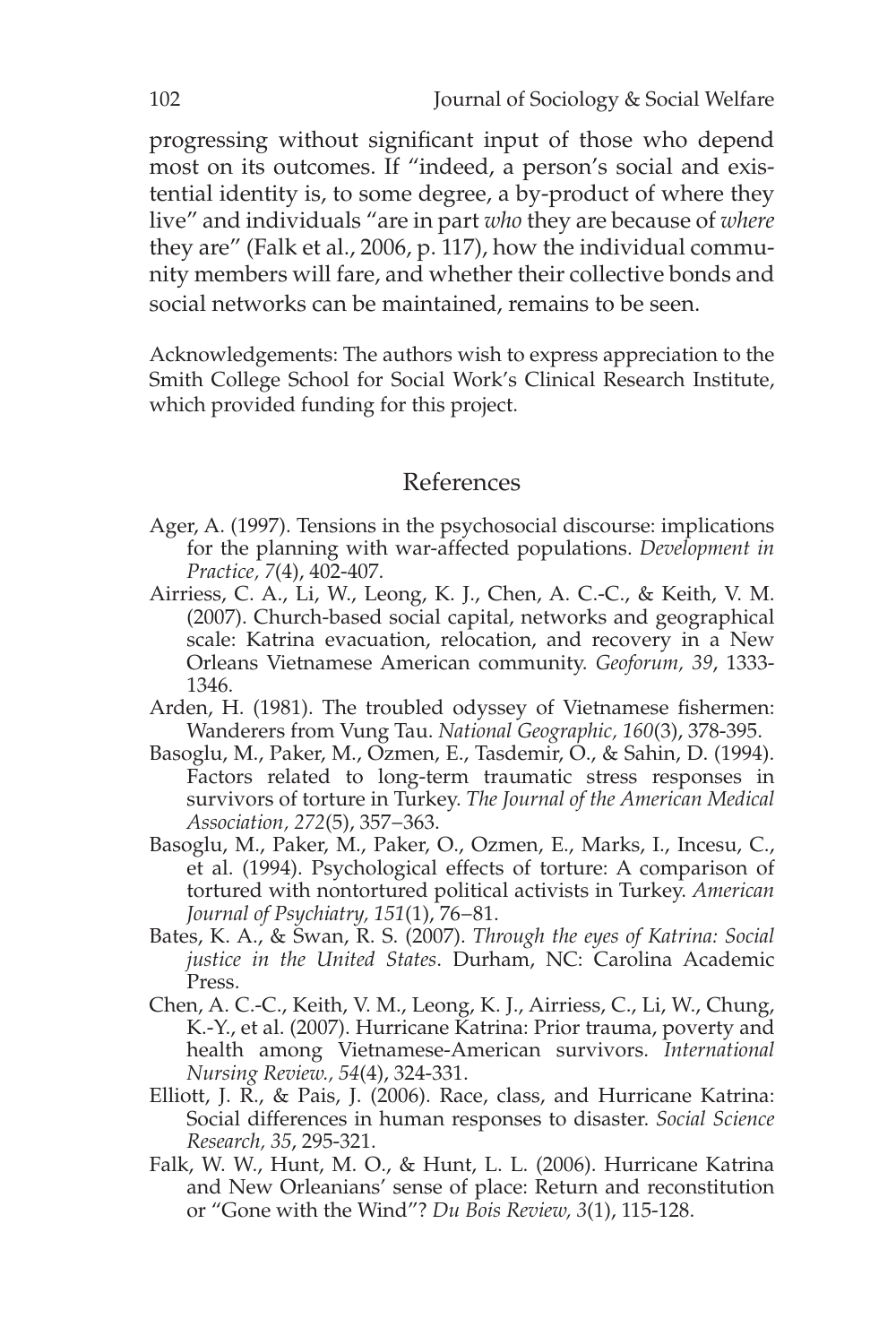- Farwell, N., & Cole, J. B. (2002). Community as a context of healing: psychosocial recovery of children affected by war and political violence. *International Journal of Mental Health, 30*(4), 19-41.
- Frymer, P., Strolovitch, D. Z., & Warren, D. T. (2005). Katrina's political roots and divisions: Race, class, and federalism in American politics. Retrieved October 28, 2005, from http:// understandingkatrina.ssrc.org/FrymerStrolovitchWarren/pf/
- Halpern, J., & Tramontin, M. (2007). *Disaster mental health: Theory and practice*. Belmont, CA: Thompson Learning.
- Henkel, K. E., Dovidio, J. F., & Gaertner, S. L. (2006). Institutional discrimination, individual racism, and Hurricane Katrina. *Analyses of Social Issues and Public Policy, 6*(1), 99-124.
- Kaniasty, K., & Norris, F. (1999). The experience of disaster: Individuals and communities sharing trauma. In R. Gist & B. Lubin (Eds.), *Response to disaster: Psychosocial, community and ecological approaches* (pp. 25-61). Philadelphia: Brunner/Mazel.
- Kao, G. (2006). Where are the Asian and Hispanic victims of Katrina? A metaphor for invisible minorities in contemporary racial discourse. *Du Bois Review, 3*(1), 223-231.
- Kienzler, H. (2008 ). Debating war-trauma and post-traumatic stress disorder (PTSD) in an interdisciplinary arena. *Social Science & Medicine, 67*(2), 218-227.
- Kleiner, A. M., Green, J. J., & Nylander, III, A. B. (2007). A community study of disaster impacts and redevelopment issues facing East Biloxi, Mississippi. In D. L. Brunsma, D. Overfelt & J. S. Picou (Eds.), *The sociology of Katrina: Perspectives on a modern catastrophe* (pp. 155-171). New York: Rowman & Littlefield Publishers, Inc.
- Kleinman, A., & Cohen, A. (1997). Psychiatry's global challenge. *Scientific American, 276*(3), 86-92.
- Landau, J., & Saul, J. (2004). Facilitating family and community resilience in response to major disaster. In F. Walsh & M. McGoldrick (Eds.), *Living beyond loss* (pp. 285-309). New York: Norton.
- Larsen, S., Kim-Goh, M., & Nguyen, T. D. (2008). Asian American immigrant families and child abuse: Cultural considerations. *Journal of Systemic Therapies, 27*(1), 16-29.
- Leong, K. J., Airriess, C. A., Li, W., Chen, A. C.-C., & Keith, V. M. (2007). Resilient history and the rebuilding of a community: The Vietnamese American community in New Orleans East. *Journal of American History, 94*, 770-779.
- Li, W., Airriess, C., Chen, A. C.-C., Leong, K. J., Keith, V. M., & Adams, K. L. (2008). Surviving Katrina and its aftermath: Evacuation and community mobilization by Vietnamese Americans and African Americans. *Journal of Cultural Geography, 25*(3), 263 -286.
- Miller, J. (In press). *The social ecology of disaster and psychosocial capacity building*. New York: Columbia University Press.
- Norris, F. H., & Murrell, S. A. (1988). Prior experience as a moderator of disaster impact on anxiety symptoms in older adults. *American Journal of Community Psychology, 10*, 157-167.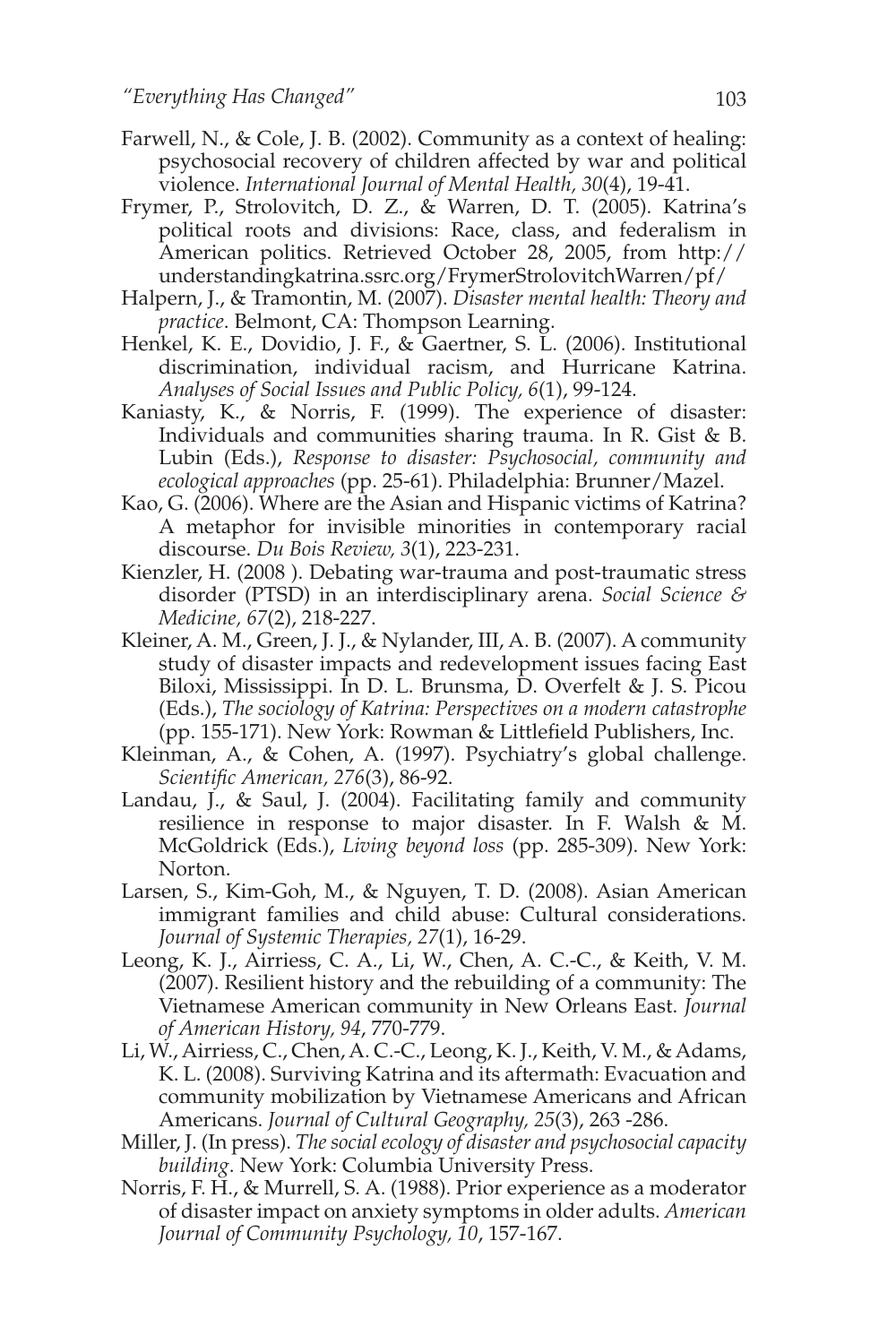- Park, Y., & Miller, J. (2007). Inequitable distributions: A critical analysis of the Red Cross and its response to Hurricane Katrina. *Journal of Intergroup Relations, 33*(1), 45-59.
- Pham, V., Shull, S., Tranguyen, T., & Hoang, L. (2006). *Vietnamese Americans in Hurricane-impacted areas: An assessment of housing needs*. Washington, D.C.: National Congress of Vietnamese Americans.
- Ritchie, E. C., Watson, P. J., & Friedman, M. J. (Eds.). (2006). *Interventions following mass violence and disasters: Strategies for mental health practice*. New York: Guilford.
- Rosaldo, R. (1993). *Culture and truth: The remaking of social analysis* (2nd ed.). Boston: Beacon Press.
- Rosenfeld, L. B., Caye, J. S., Ayalon, O., & Lahad, M. (2005). *When their world falls apart: Helping families and children manage the effects of disasters.* Silver Springs, MD: National Association of Social Workers Press.
- Schmidt, A. (1995). Down around Biloxi: Culture and identity in the Biloxi seafood industry. *Mississippi Folklife, 28*(1), 1-15. Retrieved from http://www.olemiss.edu/depts/south/publish/ missfolk/backissues/biloxi.html
- Seidman, I. E. (1991). *Interviewing for qualitative research: A guide for researchers in education and the social sciences*. New York: Teachers College Press.
- Silove, D., Steel, Z., Bauman, A., Chey, T., & McFarlane, A. (2007). Trauma, PTSD and the longer-term mental health burden amongst Vietnamese refugees: A comparison with the Australian-born population. *Social Psychiatry and Psychiatric Epidemiology, 42*(6), 467-476.
- Sloan, S. (2008). Oral history and Hurricane Katrina: Reflections on shouts and silences. *The Oral History Review, 35*(2), 176-186.
- Sommers, S. R., Apfelbaum, E. P., Dukes, K. N., Toosi, N., & Wang, E. J. (2006). Race and media coverage of Hurricane Katrina: Analysis, implications and future research questions. *Analyses of Social Issues and Public Policy, 6*(1), 39-56.
- Starr, P. D. (1981). Troubled waters: Vietnamese fisherfolk on America's Gulf Coast. *International Migration Review, 15*(1/2), 226-238.
- Stokols, D. (2000). Social ecology and behavioral medicine: Implications for training, practice, and policy. *Behavioral Medicine, 26*(3), 129-138.
- Strang, A. B., & Ager, A. (2003). Psychosocial interventions: Some key issues facing practitioners. *Intervention, 1*(3), 2-12.
- Summerfield, D. (2004). Cross cultural perspectives on the medicalisation of human suffering. In G. Rosen (Ed.), *Posttraumatic stress disorder: Issues and controversies* (pp. 233-247). New York: Wiley.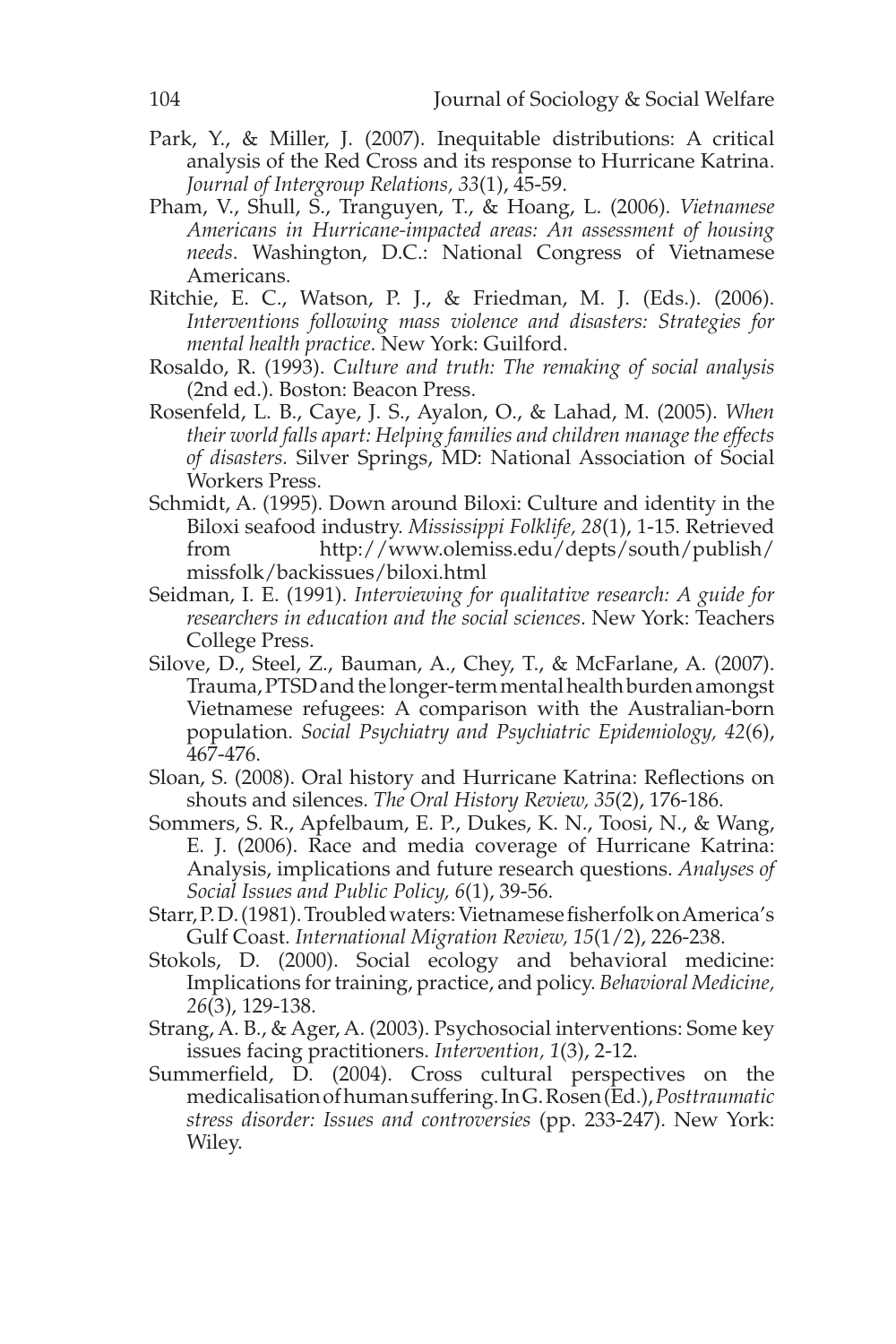- Sztompka, P. (2004). The trauma of social change: A case of postcommunist societies. In J. C. Alexander, R. Eyerman, B. Giesen, N. Smelser, & P. Sztompka (Eds.), *Cultural trauma and collective identity* (pp. 155-195). Berkeley, CA: University of California Press.
- The Brookings Institution Metropolitan Policy Program (2005). *New Orleans after the storm: Lessons from the past, a plan for the future*. Washington, DC: The Brookings Institution.
- U.S. Census Bureau. (2009, April 9). United States Census 2000. Retrieved March 15, 2009, from http://www.census.gov/main/ www/cen2000.html
- VanLandingham, M., Norris, F., Vu, L., & Fu, H. (2007). *Katrina-related health impacts on Vietnamese New Orleanians: A longitudinal study.*  Paper presented at the Population Association of America.
- Wessells, M. G. (1999). Culture, power and community: intercultural approaches to psychosocial healing. In K. Nader, N. Dubrow & B. H. Stamm (Eds.), *Honoring differences: Cultural issues in the treatment of trauma and loss* (pp. 267-282). New York: Taylor and Francis.
- Wessells, M. G., & Monteiro, C. (2006). Psychosocial assistance for youth: Toward reconstruction for peace in Angola. *Journal of Social Issues, 62*(1), 121-139.
- Weyerman, B. (2007). Linking economics and emotions: Towards a more integrated understanding of empowerment in conflict areas. *Intervention, 5*(2), 83-96.
- Wickramage, K. (2006). Sri Lanka's post-Tsunami psychosocial playground: Lessons for future psychosocial programming and interventions. *Intervention, 4*(2), 167-172.